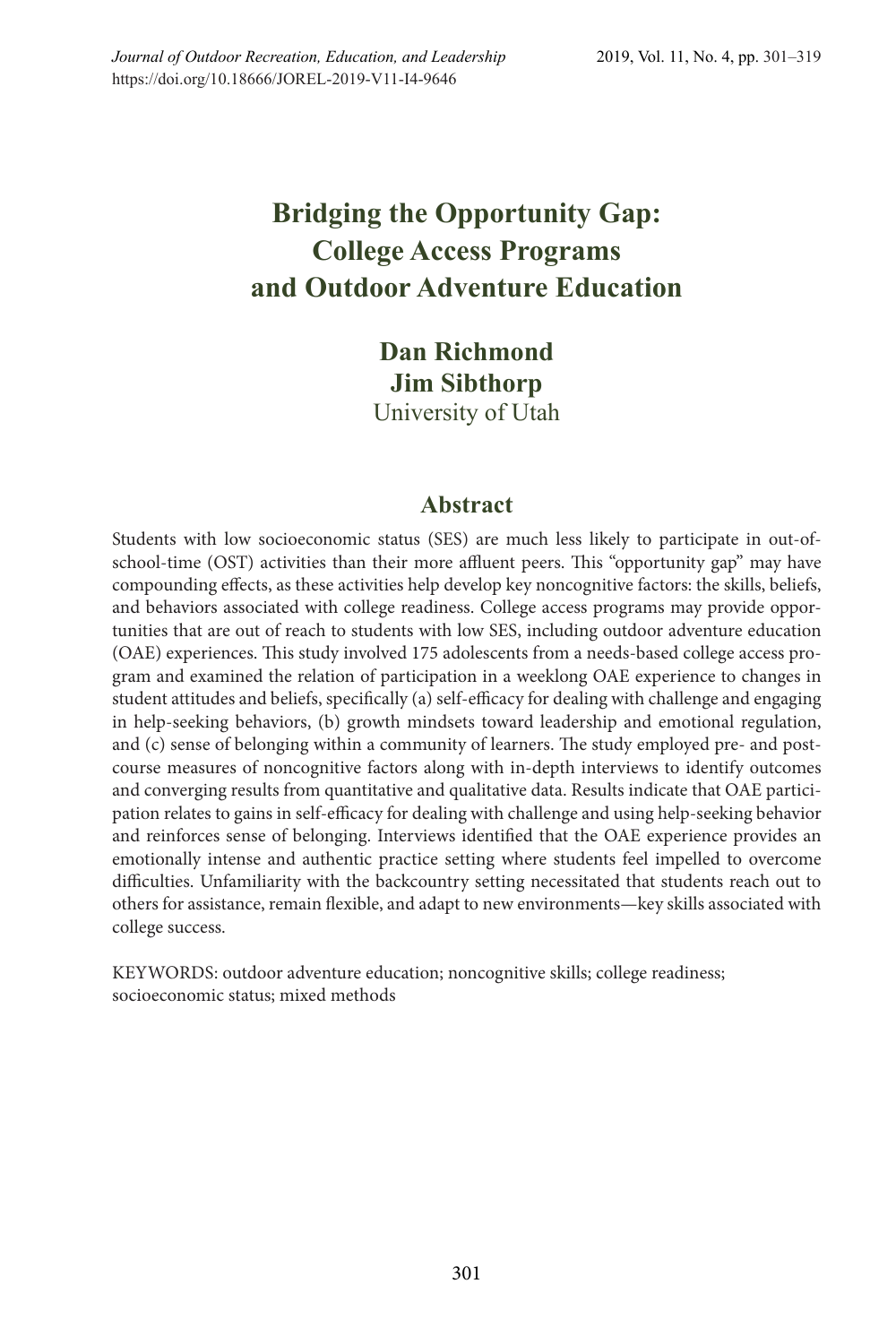There is a widening "opportunity gap" among youth in the United States. Students from low socioeconomic backgrounds are 27% to 50% less likely than students with high socioeconomic status (SES) to participate in out-of-school-time (OST) enrichment activities such as sports, clubs, or volunteer service (Snellman, Silva, Frederick, & Putnam, 2014). This is largely due to wide disparities in family income and access to programming. The highest earning families spend nearly *7 times* or more on OST opportunities than do families with low incomes (Duncan & Murnane, 2011). Additionally, low income families face numerous barriers to participation other than cost, including transportation and availability of programming (Vandell, Larson, Mahoney, & Watts, 2015). These disparities may have compounding effects, as it is often through OST activities that students develop competencies important for college and beyond, from perseverance and self-confidence to social skills and leadership (Durlak, Weissberg, & Pachan, 2010; Feldman & Matjasko, 2005; Fredricks & Eccles, 2010). Indeed, studies have found relationships between SES, participation in extracurricular activities, and gains in academic achievement as well as intrapersonal and interpersonal development (e.g., Covay & Carbonaro, 2010; Wright, 2015). These studies provide evidence that when children from families with fewer resources miss out on important OST opportunities, they also miss out on developmental gains that can contribute to success in the classroom and beyond.

Many of the outcomes associated with enrichment opportunities are often referred to as *noncognitive factors*<sup>1</sup> —skills, beliefs, and behaviors that cannot be measured directly through traditional academic assessments, including standardized testing (Dweck, Walton, & Cohen, 2011; Heckman & Rubinstein, 2001). A growing body of evidence shows that noncognitive factors contribute to performance in the classroom and may be as important as intelligence for academic achievement, college attendance and completion, and long-term personal success (Duckworth, Peterson, Matthews, & Kelly, 2007; Dweck et al., 2011). These noncognitive factors are linked to student motivation and the ability to manage adversity and challenge. Ideally, every student has access to a variety of high-quality experiences that contribute to positive developmental trajectories. Unfortunately, the growing opportunity gap demonstrates that many youth are simply missing out.

College access programs are one approach that can address the opportunity gap. Throughout childhood and adolescence, many students with low SES encounter numerous barriers that make it difficult to break the cycle of poverty, including a lack of both financial resources and necessary skills for college (Nagaoka et al., 2013; Shechtman, DeBarger, Dornsife, Rosier, & Yarnall, 2013). College access programs work with students from low-income families, sometimes over several years, to support academic and personal development in an effort to improve college readiness (Glennie, Dalton, & Knapp, 2014; Venezia & Jaeger, 2013). Many programs provide ongoing support with schoolwork, arrange college visits, help with the college application process, and aid the transition to college. In addition, programs may offer programming and OST experiences that otherwise may be out of reach (Ng, Wolf-Wendel, & Lombardi, 2014).

Select college access programs include outdoor adventure education (OAE) experiences. While evidence suggests that participation in OAE relates to the development of many noncognitive factors, including self-systems (e.g., self-efficacy, self-confidence), changes in beliefs toward personal potential, leadership skills, and feelings of social belonging (e.g., Hattie, Marsh, Neill, & Richards, 1997; Sibthorp, Furman, Paisley, & Gookin, 2008), there has been little research on the role of OAE within a larger college access program.

Therefore, the purpose of this study was to understand the role of OAE experiences in the development of noncognitive factors among adolescents in a college access program. As educators and policy makers consider ways to address the opportunity gap and support college

<sup>1</sup> Scholars have tried to use other terms such as *character* or *social-emotional skills*, yet the term *noncognitive* factors has gained traction in educational policy circles (Farrington et al., 2012; Shechtman et al., 2013). Therefore, it will be used in this article.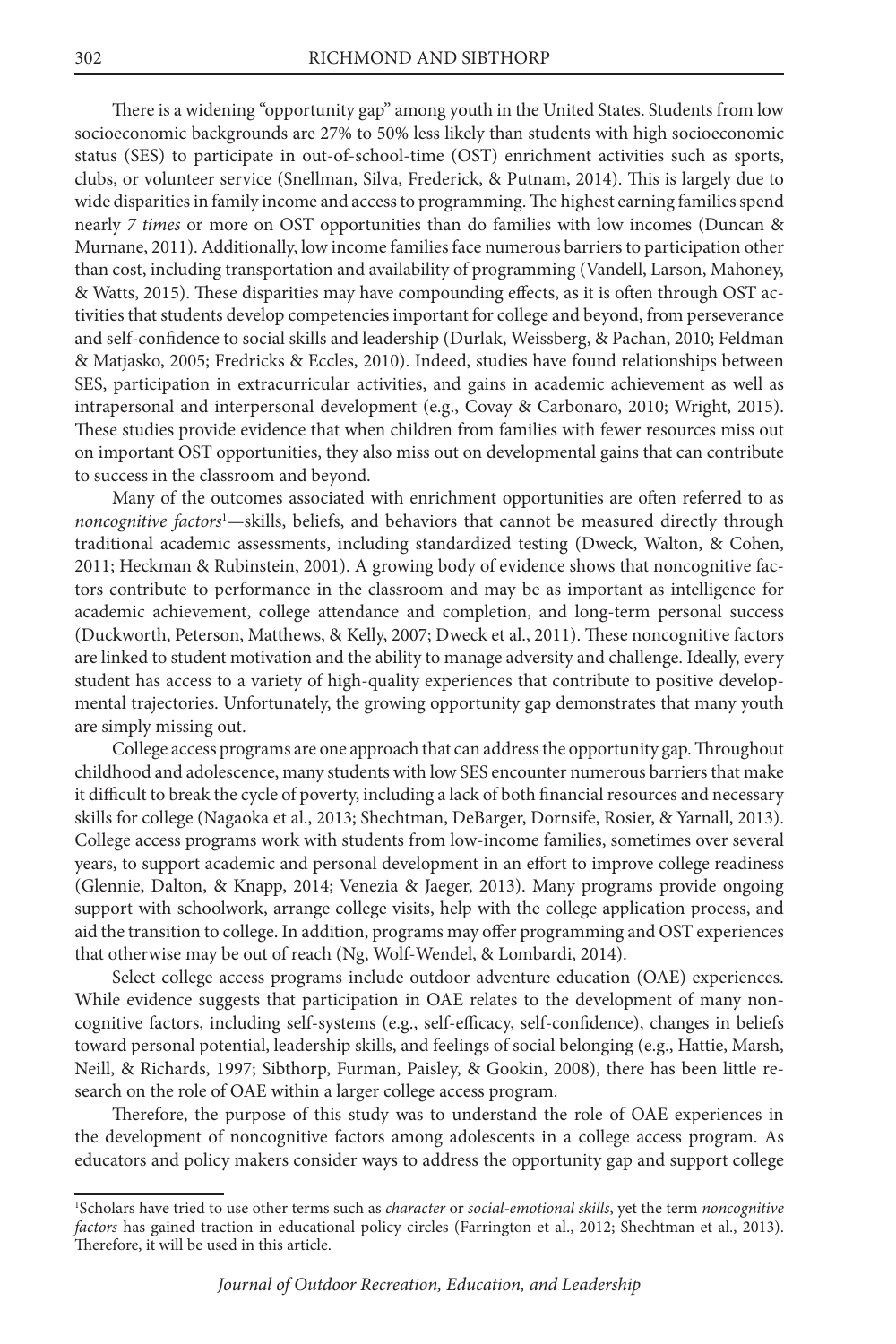attainment for more students, OAE may be one way they can cultivate mindsets, beliefs, and behaviors that encourage perseverance in the face of challenges. This study examined the relation of an OAE experience to changes in self-efficacy for dealing with challenge, self-efficacy for engaging in help-seeking behavior, growth mindsets toward leadership, growth mindsets toward emotional regulation, and sense of belonging. The overarching goal was to understand how OAE, with its inherent challenges, novelty, and interdependent social structure, can augment college preparatory programs.

# **The Opportunity Gap and Out-of-School-Time Experiences**

Conversations about income disparities are common in Western education. However, it is becoming clearer that income inequalities have compounding effects, potentially limiting social mobility among those with low SES (Duncan & Murnane, 2011; Putnam, 2015). Longitudinal research has revealed that students with low SES are less likely to participate in extracurricular enrichment opportunities than students from middle-class backgrounds (Duncan & Murnane, 2011). Analyses (Putnam, 2015; Snellman et al., 2014) have found that participation rates in sports, extracurricular activities, and volunteerism have decreased among students with low SES, while participation rates among students with middle to high SES have increased. As a result, even though emerging evidence suggests that students from low-income homes may realize greater benefits from OST activities than their more affluent peers do (see Blomfield & Barber, 2011; Marsh & Kleitman, 2002; Randall & Bohnert, 2012), they remain less likely to participate.

Experiences born from extracurricular activities ranging from school band, debate, and after-school sports to outdoor adventures contribute to student development in ways distinct from those in school settings, often providing experiential learning that can lead to improved self-perceptions, connections to others, and positive behaviors that lead to increased motivation and ultimately academic achievement (Dawes & Larson, 2011; Durlak, Weissberg, Dymnicki, Taylor, & Schellinger, 2011; Fredricks & Eccles, 2006; Larson, 2011; Vandell et al., 2005). These intrapersonal and interpersonal factors also support successful transitions to the college environment (Nagaoka et al., 2013).

## **Noncognitive Factors and Out-of-School-Time Experiences**

Many of the outcomes related to OST experiences fall under the umbrella term of *noncognitive factors*. The term encompasses a range of factors that contribute to success, from observable behaviors such as study skills and turning in homework to more internal conditions related to feelings of belongingness, beliefs related to competence (e.g., self-efficacy), self-regulation, and attitudes toward learning (Dweck et al., 2011). Noncognitive factors have received considerable attention in discussions of education and education policy (Pellegrino & Hilton, 2012; Tough, 2012). The excitement stems from the understanding that noncognitive factors are considered malleable well into adulthood and are often more predictive of long-term success than are measures of intelligence (Blackwell, Trzesniewski, & Dweck, 2007; Duckworth & Gross, 2014).

OST experiences are a part of many college access programs, as researchers and program managers recognize the value of student development in less formal, nonacademic settings (Glennie et al., 2014; Washington, Pretlow, & Barnett, 2016). College access programs remain especially interested in helping students build the skills to effectively take on leadership roles, overcome challenges, establish a community of precollege peers, and adopt a healthy growth-oriented mindset (Glennie et al., 2014; Rios-Aguilar & Deil-Amen, 2012; Washington et al., 2016). Some programs opt to use OAE to support these outcomes (Paisley et al., 2014; Richmond, Sibthorp, Jostad, & Gookin, 2016).

OAE uses activities such as backpacking and sea kayaking—often in a natural or wilderness setting—to teach technical skills, promote interpersonal competencies, and encourage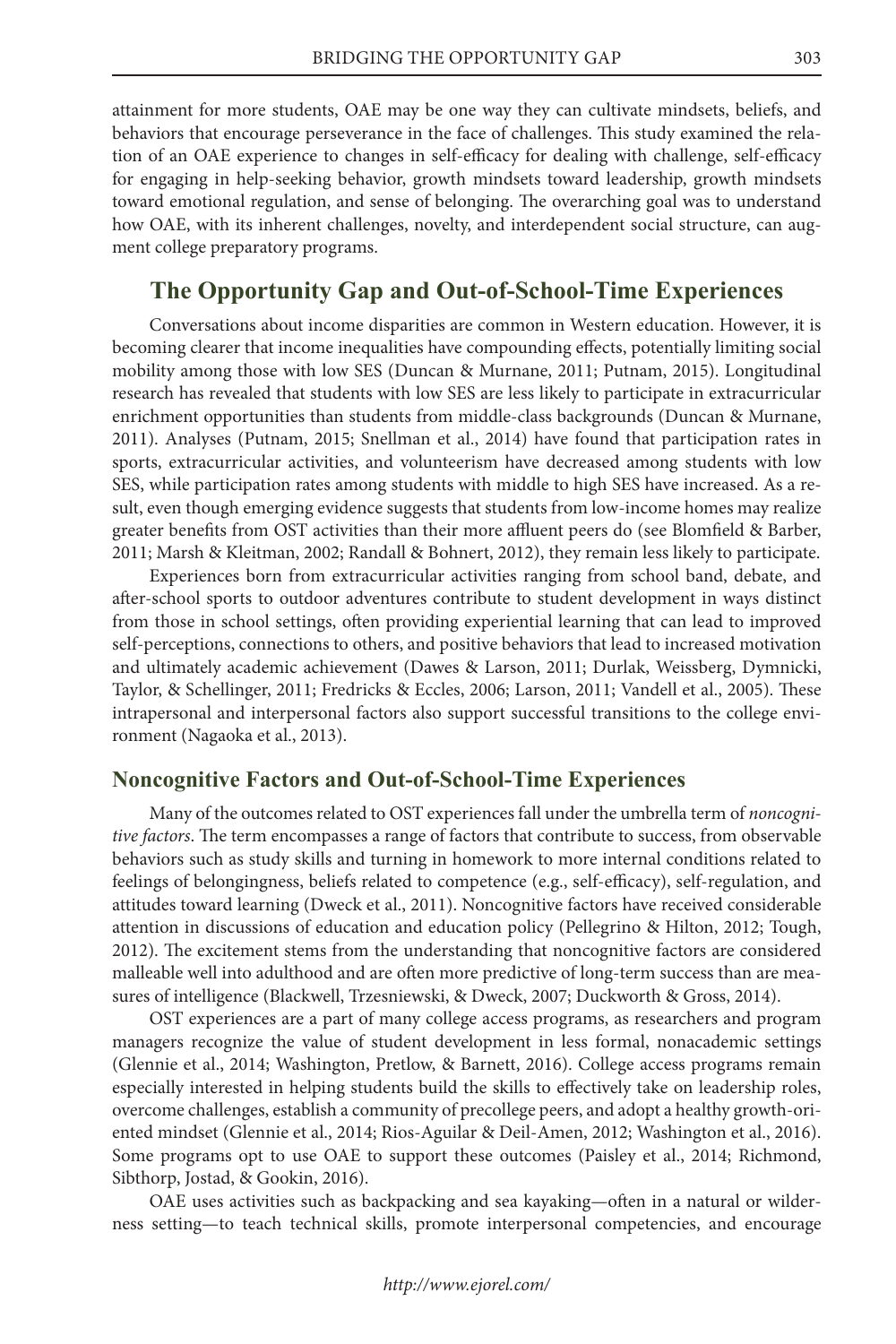intrapersonal growth (Ewert & Sibthorp, 2014). Research in OAE has shown that participation promotes the development of self-confidence, self-efficacy, tolerance for adversity and challenge, self-regulation, leadership skills, and identity formation (e.g., Hattie et al., 1997; Sibthorp et al., 2008; Widmer & Taniguchi, 2014).

These experiential learning opportunities can act as a mechanism for establishing powerful social connections, especially among intact groups where participants know each other outside the outdoor experience. OAE has been linked to greater communication and teamwork among corporate work teams (Gass & Priest, 2006) and improved social connectedness among college students in wilderness orientation programs (Bell, Gass, Nafziger, & Starbuck, 2014). The close interaction among participants often leads to lasting friendships and an overall sense of belonging within the group.

The inherent qualities of OAE programs—challenge, real or perceived risk, peak experiences, collaboration and social interaction, skill acquisition and application, direct feedback from instructors, peers, and the environment—provide potential for affecting a number of noncognitive factors discussed in this article. Hattie (2009) found that OAE was especially effective at fostering student development because "learning about facing challenge, seeking feedback, adapting to peer cooperative learning, and enhanced self-regulation about one's skills and strengths seems to last beyond the experience in the outdoors" (p. 157).

#### **Noncognitive Factors of Interest**

OAE is particularly well positioned to influence a subset of noncognitive factors that are important for college success. For the purposes of this paper, noncognitive factors of interest are self-efficacy beliefs for dealing with challenge and self-efficacy for engaging in help-seeking behavior, growth mindsets toward leadership and emotional regulation, and sense of belonging within an academic community.

**Self-efficacy.** Self-efficacy refers to an individual's belief in his or her ability to accomplish a given task or goal (Bandura, 1977, 1997), and OAE participation is closely associated with the development of domain-specific and generalizable self-efficacy beliefs (Hattie, 2009). Specifically, OAE research has found connections between program participation and the development of self-efficacy in dealing with challenge and self-efficacy for working with others (Sibthorp et al., 2008). In other contexts, including college readiness, self-efficacy for dealing with challenge is important, as it a prerequisite that students need to implement key adjustment strategies when facing obstacles and setbacks on their educational pathways (Farrington et al., 2012). The team-based approach of OAE also fosters a sense of interdependence within the small community of learners, with situations where asking for help is encouraged (Sibthorp & Jostad, 2014). Such help-seeking behavior is especially important at the college level, where success often requires students to reach out to peers, professors, and others for help to overcome academic and personal challenges (Nagaoka, Farrington, Ehrlich, & Heath, 2015; Walton & Cohen, 2007).

**Growth mindsets.** Self-efficacy is closely related to another set of noncognitive factors known broadly as mindsets and more specifically as implicit theories. Mindsets and implicit theories refer to a person's beliefs about the malleability of particular traits and abilities (Burnette, O'Boyle, VanEpps, Pollack, & Finkel, 2013; Dweck & Leggett, 1988; Dweck et al., 2011). Dweck and Leggett (1988) explained that those with an *incremental* theory (i.e., growth mindset) believe that skill and ability within a domain can grow with practice and effort, while those holding an *entity* theory (i.e., fixed mindset) believe that skill and ability are relatively unchangeable. Dweck et al. (2011) found that "a growth mindset about intelligence fosters tenacity—by inspiring students to act on their self-efficacy and allowing self-efficacy to survive in the face of setbacks—where a fixed mindset undermines it" (p. 9).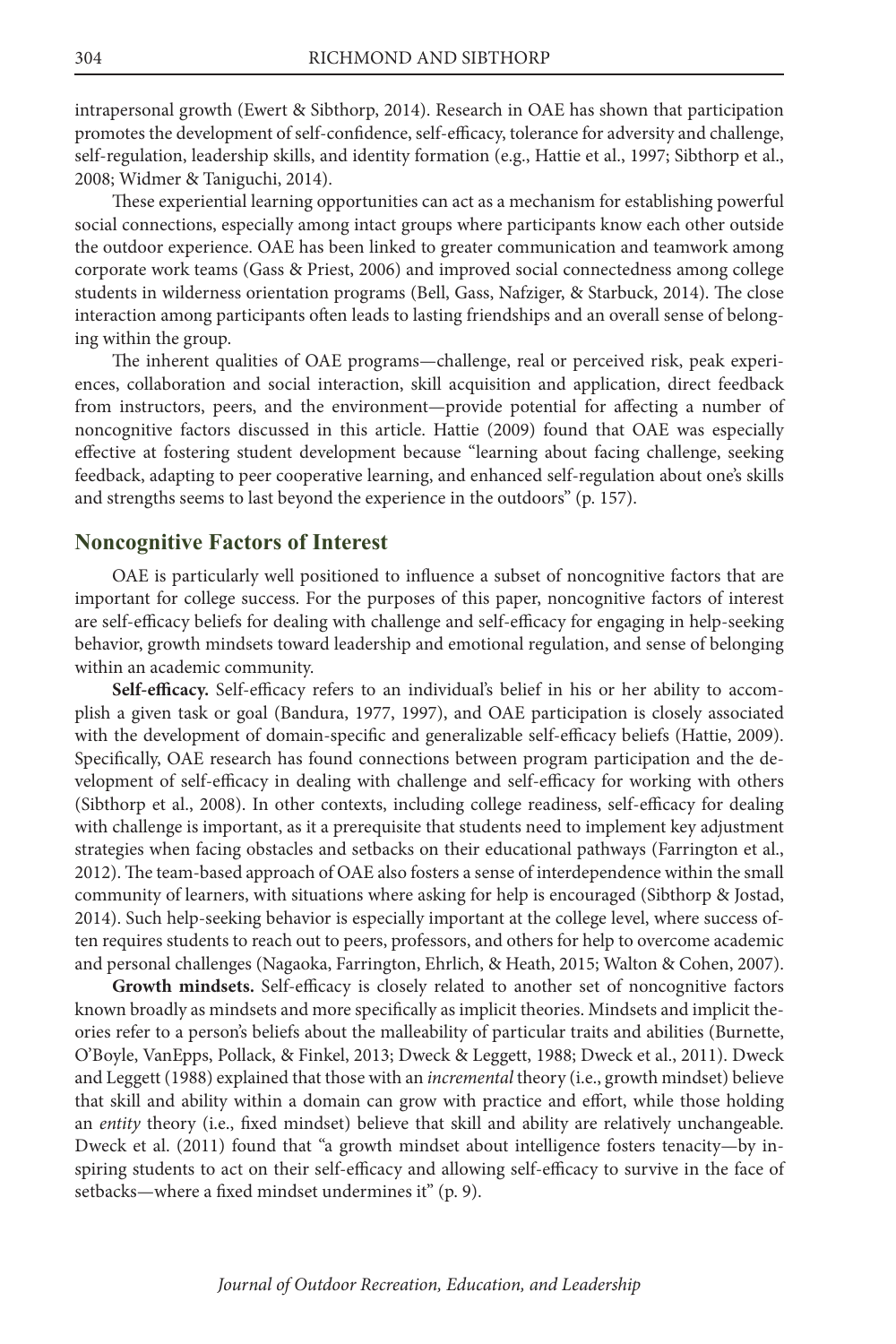OAE experiences offer numerous opportunities that influence mindsets toward two important skills associated with college success: leadership and emotion regulation (Nagaoka et al., 2015; Pellegrino & Hilton, 2012). Conley (2007) argued,

Success in college is enhanced for students who possess interpersonal and social skills that enable them to interact with a diverse cross-section of academicians and peers. These skills include the ability to collaborate and work in a team; understand the norms of the "academic" culture and how one interacts with professors and others in that environment; interact with people from different backgrounds and cultures; communicate informally; and demonstrate leadership skills in a variety of settings.

On OAE experiences, participants have opportunities to lead others, practice communication and group management skills, and work collaboratively to achieve group goals (Sibthorp & Jostad, 2014). Through practice, participants can see that leadership is a skill that can be developed and improved over time and is not something that is innate for a chosen few.

Similarly, participants have the opportunity to practice self-regulation on OAE experiences, specifically emotion regulation. OAE experiences can be physically and emotionally demanding and participants have to implement a number of regulatory strategies to manage adversity and uncertainty (Sibthorp et al., 2008). Emotion regulation is regularly identified as a key skill important for college success, as students must manage emotions and distractions to meet the demands of college coursework and college life (Burnette et al., 2013; Heckman & Kautz, 2013; Nagaoka et al., 2015). OAE experiences can positively influence mindsets toward emotion regulation, as participants are able to experiment in sometimes stressful situations and learn that they are capable of managing challenge and managing their emotions in productive ways (Gookin & Leach, 2009).

**Sense of belonging.** Additionally, research has found that OAE fosters a sense of belonging when participants share a common application environment such as school or work (e.g., Bell et al., 2014; Gass & Priest, 2006). Evidence shows that when students feel they are part of an academic community, they take on desirable academic behaviors including task perseverance and engagement with lessons (Dweck et al., 2011; Sánchez, Colón, & Esparza, 2005; Walton, Cohen, Cwir, & Spencer, 2012). A sense of belonging can be broadly defined as a social connection to individuals or groups within a particular performance domain such as school or an OST activity (Walton & Cohen, 2007). Walton and Cohen (2007) examined sense of belonging and found that Black college students were more susceptible to perceptions of inclusion and exclusion than White students and that these beliefs were related to academic achievement. A subsequent study found that interventions that promoted belonging led to improved academic performance, improved sense of belonging, and higher levels of student health and well-being in comparison to control groups (Walton & Cohen, 2007). College access programs use OAE to promote or reinforce social belonging among a cohort of students intent on going to college—thereby reinforcing shared goals and norms related to higher education attainment.

## **Study Purposes and Research Questions**

Given the importance that college access programs that work with students from low socioeconomic backgrounds now place on noncognitive factors (e.g., see Venezia & Jaeger, 2013; Washington et al., 2016), it is surprising that there is little research on the use of OAE within these programs. Therefore, the primary purpose of this study was to explore the relation of OAE experiences to the development of noncognitive factors among adolescents in a college access program. Student self-efficacy beliefs for dealing with challenge and engaging in help-seeking behaviors, mindsets toward leadership and emotional regulation, and sense of belonging were of particular interest, as these factors have been identified as essential for college readiness and align with OAE outcomes. Specific research questions (RQ) included the following: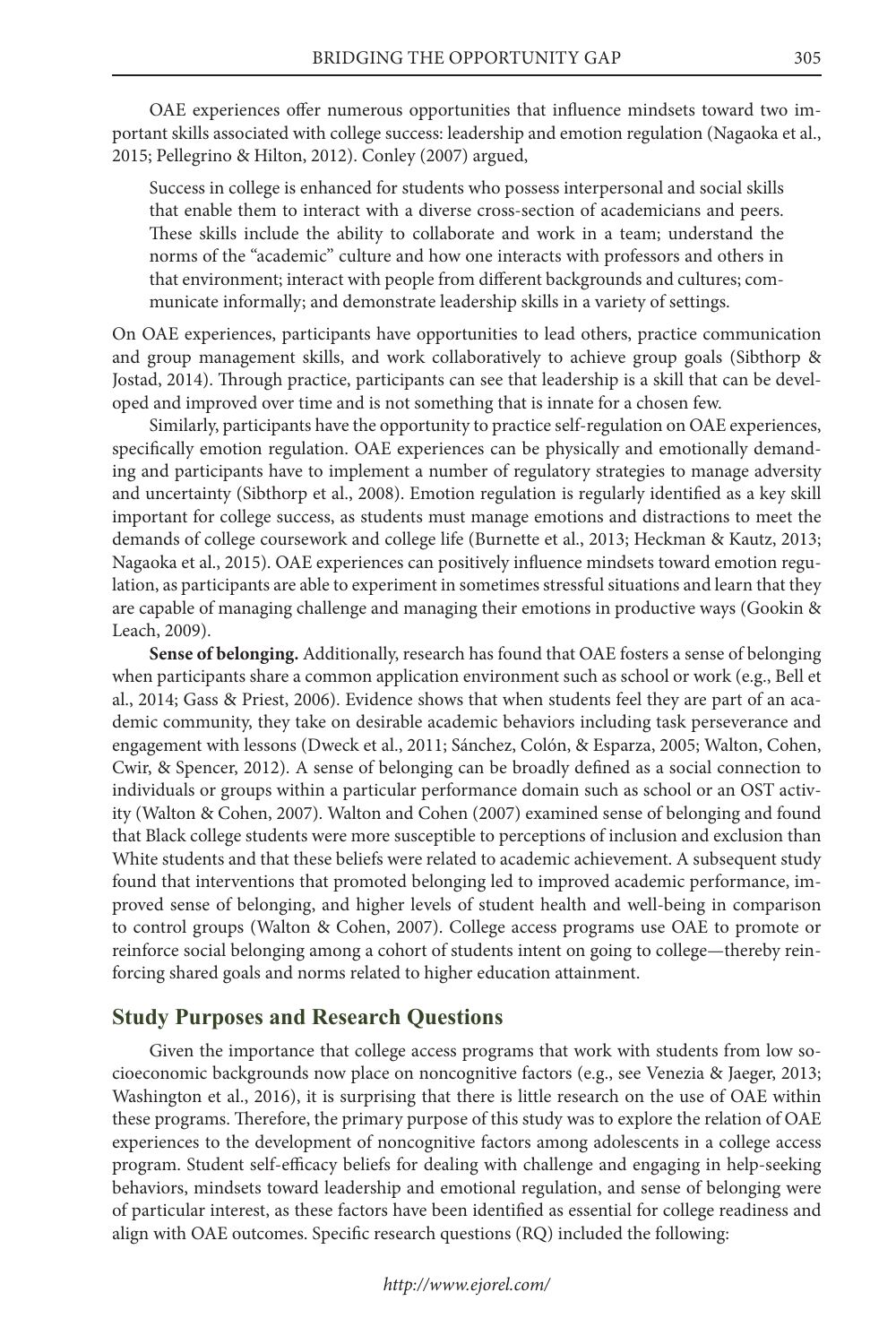- RQ1: Does participation in an OAE experience within a college access program relate to changes in student self-efficacy for dealing with challenge, self-efficacy for using help-seeking behavior, growth mindsets toward leadership and emotion regulation, and sense of belonging?
- RQ2: If OAE is related to shifts in student self-efficacy beliefs, growth mindsets, and/ or sense of belonging, how does the OAE component contribute to these changes?

Findings from this study may help educators, program managers, parents, and policy makers understand how OAE experiences can enhance college access programs by contributing to the development of noncognitive factors associated with college readiness.

# **Method**

This study involved 175 students from C5 Youth Programs, an initiative that offers mentorship, college preparation, and leadership development programs for high-potential students from urban centers in Texas, New England, Georgia, and the city of Los Angeles. Students may come from single-parent homes, reside with extended family, live below the poverty line, and/or come from high-risk neighborhoods (C5 Foundation, n.d.). Students in C5 begin the summer prior to eighth grade and the program concludes their final year of high school. During the first two summers of the program, students attend a residential camp for a month. Following ninth grade, C5 students participate in a weeklong OAE backpacking course focused on personal growth and leadership development. C5 partners with NOLS to facilitate this signature summer event. NOLS is recognized as a leading organization in OAE and its curriculum explicitly emphasizes leadership development, communication, dealing with adversity and uncertainty, judgment and decision making, and positive peer interactions (Gookin & Leach, 2009). Courses were based at NOLS branches in Washington, Idaho, Wyoming, and the Adirondacks in Upstate New York. Students traveled through the backcountry in single-sex groups of eight to 12 with peers from their regional program, along with a chaperone and two to three instructors.

To explore the relation of OAE experiences to the development of self-efficacy beliefs and sense of belonging, the study employed a repeated-measures, mixed-methods, embedded, dominant-less-dominant design. Embedded designs use quantitative and qualitative methods simultaneously, but one method supports a dominant method (Creswell & Plano Clark, 2011). In this study, the quantitative component was the dominant method with semistructured interviews providing additional insight.

## **Quantitative Measures**

Students completed the noncognitive factors measurement instrument (NCFMI) on the first day of their OAE experience prior to leaving for the field and on the last day of the OAE course. The NCFMI includes several measures adapted from existing instrumentation (see sections that follow). For content and construct validity, two professors from a public research university in the western United States with extensive experience in scale development reviewed the original measures and suggested changes for use with a college pathway program in an OAE context.

**Self-efficacy measures.** Self-efficacy for dealing with challenging situations (SE\_CHLNG) was measured with an 11-item scale based on self-efficacy scale development guidelines (Bandura, 2006) and specific items from the coping efficacy scale ( $\alpha = .80$  to .91; Chesney, Neilands, Chambers, Taylor, & Folkman, 2006). The scale had several content domains, including problem-solving strategies (e.g., "Break a difficult problem down into smaller parts"), task perseverance (e.g., "Keep on working on the problem, even if I don't know how it will turn out"), and emotion regulation (e.g., "When I am struggling with something, I can stop myself from being upset by unpleasant thoughts"). The NCFMI also included a six-item scale measuring selfefficacy using help-seeking behaviors (SE\_HELP). An example statement was "Go to teachers,

*Journal of Outdoor Recreation, Education, and Leadership*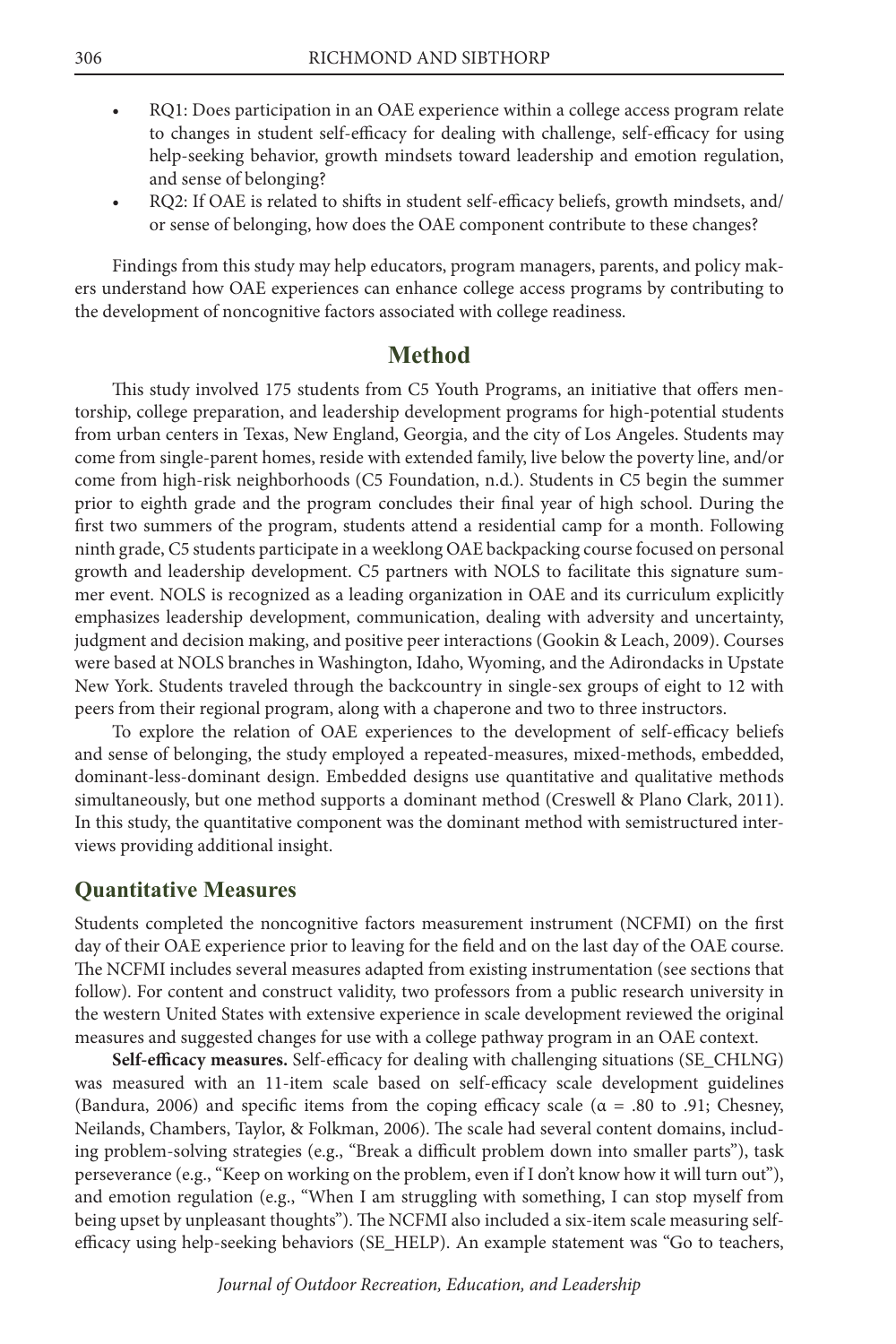instructors, counselors, or mentors when I feel overwhelmed with something and want to quit." The items were measured on a Likert-type scale ranging from 0 (*I cannot do it at all*) to 10 (*I am highly confident I can do it*).

**Growth mindset measures.** Two four-item scales adapted from the Dweck Mindset Instrument (Blackwell et al., 2007; Dweck, 2006) measured leadership mindsets. One scale measured student beliefs concerning the malleability of leadership (MIND\_LEAD) and another focused on student beliefs about their emotion regulation (MIND\_EMO). Each scale included two items on incremental theories (growth mindsets) and two on entity theories (fixed mindset). Items were rated on a Likert-type scale with 1 indicating *strongly disagree* and 8 indicating *strongly agree,* with questions on entity theories reverse scored. Example items included "If they want to, people can change the emotions they have" and "You have a certain amount of leadership ability, and you can't really do much to change it." A similar short measure on implicit theories of emotional regulation had a Cronbach's alpha of .75 (Tamir, John, Srivastava, & Gross, 2007) and measures of implicit theories of leadership reported Cronbach's alphas of .62 (Burnette, Pollack, & Hoyt, 2010; four-item) and .94 (Werth, Markel, & Förster, 2006; eight-item).

**Sense of belonging measures.** Another section of the NCFMI examined student sense of belonging related to school and C5, which are two distinct academic communities. Sense of belonging in school (BEL\_SCHOOL) was used as a comparison for sense of belonging at C5 (BEL\_C5). This 14-item scale was based on the Psychological Sense of School Membership (PSSM; Goodenow & Grady, 1993). The PSSM has been shown to have a Cronbach's alpha above .80 (Anderman, 2003; Goodenow & Grady, 1993). The original 18-item PSSM measure was modified so that there was an equal number of positively and negatively worded questions and was shortened to account for possible testing fatigue. The final measure retained the most applicable items that aligned with the purpose of the study. The measure used a Likert-type scale ranging from 1 (*totally false*) to 8 (*totally true*). Negatively worded items were reverse scored for analysis and reporting.

#### **Qualitative Component**

Qualitative interviews with a subset of 27 (15.4%) students took place in person at NOLS branches hosting C5 courses. The purpose of these semistructured interviews was to gain a greater understanding of the student experience. Questions focused on what students learned from the course, changes to self-perceptions and beliefs, and other salient topics related to the experience. Representative questions included "What were some highlights from your outdoor course?" "What were some challenges that you encountered?" "Tell me about your relationships with your C5 peers." and "Why do you think C5 sent you on this trip?" along with follow-up questions to prompt deeper responses (Creswell, Hanson, Clark Plano, & Morales, 2007). Two research faculty members with experience in qualitative research reviewed the interview protocol. The procedure used was chosen so that students from each C5 location would be included, male and female voices would be balanced, and a broad range of experiences and opinions would be sought, while the number of interviews would be kept manageable.

#### **Quantitative Data Analysis**

Quantitative measures were analyzed via multilevel models (MLMs) that suited the nested structure of the data (Kwok et al., 2008; Raudenbush & Bryk, 2002). MLMs maximize the ability to identify associations between outcome variables and predictors and to understand the nature of any associations. In this study, time was nested within students and students were nested within expedition groups, creating nonindependence, and group sizes varied, resulting in unbalanced data. All analyses were run via HLM 7.0.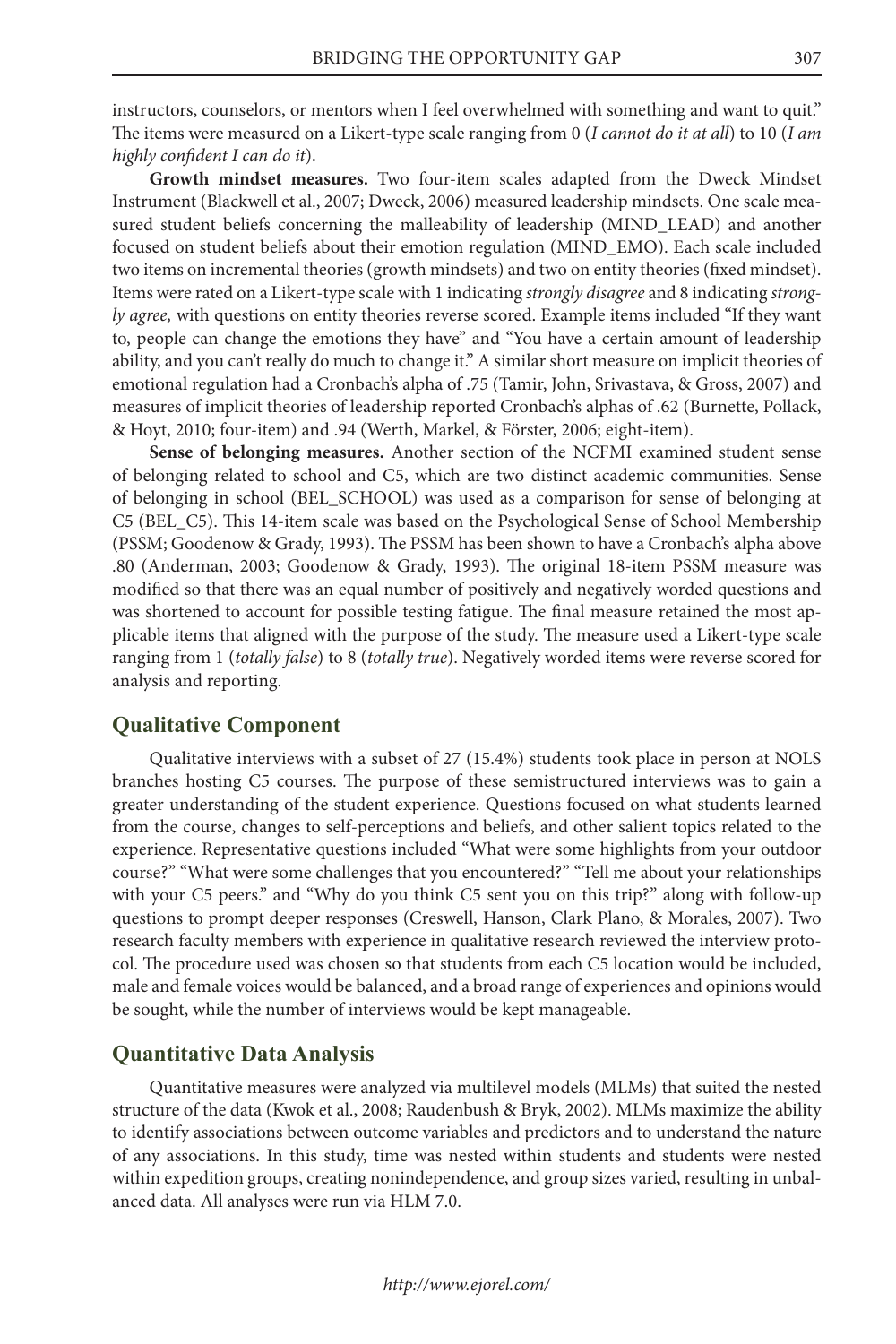Data from 175 students were screened and cleaned. Ten subjects were removed due to incomplete data, resulting in 165 matched pre- and postcourse instruments. After data screening and cleaning, the first step in MLM analysis requires the creation of a baseline model for each outcome variable to determine if variance could be accounted for at the occurrence, individual, and group level. Intraclass correlations were computed to determine within-subjects, betweensubjects, and between-group variance. Models that had less than 10% variance at the group level were then simplified to two-level models for parsimony (Raudenbush & Bryk, 2002). A series of MLMs was then used to examine the relationships between OAE participation (time in weeks) and each outcome variable. Each model controlled for self-identified gender at Level 2.

#### **Qualitative Analysis**

The interviews were transcribed and analyzed via systematic qualitative techniques (Miles, Huberman, & Salanda, 2014; Saldana, 2013). This process allows the researcher to identify salient themes and connections within the data. Interviews were transcribed and coded via a three-stage process with the aid of HyperRESEARCH software (ResearchWare, 2013). First, transcripts were open coded via in vivo and descriptive codes. Next, focused coding with constant comparison in conjunction with research memos and notes was used to identify themes and adjust and collapse codes. Finally, axial coding was used to identify connections among themes and relevant codes. Codes, themes, and connections were then evaluated and confirmed by two additional researchers with experience in qualitative research involving youth. Quantitative and qualitative components were then brought together for a comprehensive analysis. Data from each source was used to identify converging conclusions.

# **Results**

The final sample of 165 C5 students were enrolled on 20 different courses based out of four NOLS branches (Washington, Idaho, Wyoming, Adirondacks). Students were 14 to 16 years of age ( $M = 14.9$  years) with females making up 56.5% of the sample. Of the students,  $46.4\%$  identified as African American, 39.3% as Hispanic/Latino or Latina, 9.5% as White, 2.4% as Asian American, and 1.2% as Native Hawaiian or Pacific Islander.

#### **Quantitative Results**

The quantitative measures sought to answer the first research question: Does participation in an OAE experience within a college access program relate to changes in student self-efficacy beliefs, leadership mindsets, and sense of belonging? Analysis of the NCFMI measures revealed changes from pre- to postcourse measures in the mean scores in self-efficacy for dealing with challenge (SE\_CHLNG), self-efficacy for using help-seeking behavior (SE\_HELP), and sense of belonging at school (BEL\_SCHOOL). The use of an MLM model allowed for a better understanding of the influence of time (pre- to postcourse), the control variable of self-identified gender, and expedition group on outcome measures.

**Self-efficacy measures.** Both self-efficacy measures (SE\_CHLNG, α = .89; SE\_HELP,  $\alpha$  = .90.) were simplified to two-level models, as the inclusion of self-identified gender rendered variance attributed to the expedition groups insignificant. Controlling for gender, the two-level models revealed that time was significant for SE\_CHLNG,  $β = .76$ ,  $t(164) = 7.59$ ,  $p < .001$ , and SE\_HELP,  $β = .83$ ,  $t(164) = 5.74$ ,  $p < .001$ . Participation in the OAE experience was associated with a .76 increase in the SE\_CHLNG score and a .83 increase in the SE\_HELP score, both on an 11-point scale. The associated effect size correlations (Kwok et al., 2008; Raudenbush & Bryk, 2002) for time at Level 1 were *Pseudo*  $R_s^2$  = .25 for SE\_CHLNG and *Pseudo*  $R_s^2$  = .16 for SE\_HELP, indicating a small to medium effect size for both (Cohen, 1992). The intraclass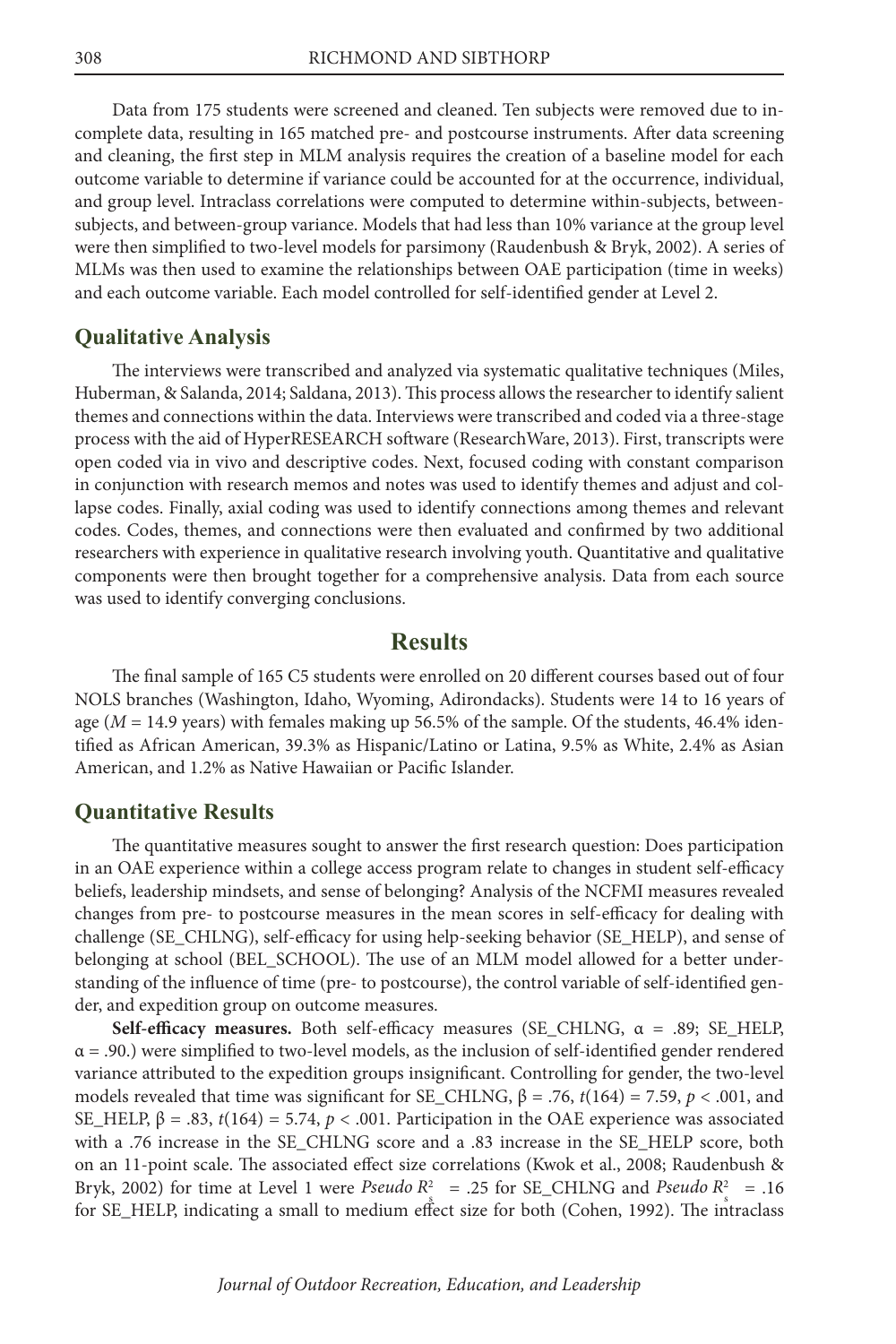coefficient was .50 for SE\_CHLNG and .56 for SE\_HELP. In this context, the intraclass correlation coefficient represents the percentage of variance between subjects.

Students who self-identified as female were significantly associated with lower levels of self-efficacy in both scales at both measurement points. For SE\_CHLNG, being female was associated with a score that was .95 points lower than the score for males,  $β = -.91$ ,  $t(163) = -4.93$ ,  $p < .001$ , *Pseudo R*<sup>2</sup> = .05, and a similar association was found when SE\_HELP was the outcome variable,  $\beta = -.973$ ,  $t(163) = -3.31$ ,  $p < .001$ , *Pseudo*  $R_s^2 = .01$ .

**Leadership mindset measures.** Two-level models were run for both MIND\_LEAD  $(\alpha = .54)$  and MIND\_EMO  $(\alpha = .63)$  since Level 3 variance was less than 10%. In the full model, both within-subject and between-subject predictors were nonsignificant. In addition, despite evidence of short mindset scales producing acceptable reliabilities (Burnette et al., 2010; Tamir et al., 2007; Werth et al., 2006), observed scale reliability was low for both measures in these data, particularly MIND\_LEAD.

**Sense of belonging measure.** Sense of belonging measures were analyzed via two-level models, as between-group variance accounted for less than 10% of variance at Level 3. For BEL\_C5 ( $\alpha$  = .74), the Level-1 predictor of time and the Level-2 control variable of gender were both nonsignificant. However, time,  $β = .19$ ,  $t(164) = 2.66$ ,  $p = .009$ , *Pseudo R*<sup>2</sup><sub>s</sub> = .11, and gender,  $β = -.40$ ,  $t(163) = -2.15$ ,  $p = .03$ , *Pseudo R*<sup>2</sup> = .04, were significant predictors for BEL\_SCHOOL (α = .75). This means that for a week of OAE participation, BEL\_SCHOOL went up by .19 points on an 8-point scale, but the effect size was small. The BEL\_SCHOOL score for female students was .44 points lower than that for their male peers. There was a statistically significant difference between BEL\_C5 and BEL\_SCHOOL on precourse, BEL\_C5, *M* = 6.92, 95% CI [6.76, 7.09], BEL\_SCHOOL, *M* = 5.97, 95% CI [5.77, 6.17], and postcourse, BEL\_C5, *M* = 7.04, 95% CI [6.88, 7.20], BEL\_SCHOOL, *M=* 6.16, 95% CI [5.96, 6.36], measurements. C5\_BEL had higher mean scores at both time points, indicating that the students reported a higher sense of belonging at C5 than in school.

#### **Qualitative Findings**

Qualitative interviews included 13 females and 14 males with representation from each C5 location and students from courses based out of NOLS branches in Washington, Idaho, and Wyoming. Interviewees identified as African American (51.9%), Hispanic/Latino or Latina (33.3%), White (7.4%), and Asian American (3.7%). Interviews were between 15 min and 1 hr, resulting in approximately 14 hr of audio. The lead author and the second author conducted the interviews.

Analysis of the interviews addressed the second research question, which sought to understand the contributions of an OAE experience to changes in self-efficacy, leadership mindsets, and sense of belonging. Findings provide some context for understanding the quantitative results of the study, particularly the effects of the OAE experiences on self-efficacy beliefs and the role of C5 in students' lives.

**Understanding changes to self-efficacy.** C5 students reflected on the experience and explained how physical, intrapersonal, and interpersonal challenges changed their self-beliefs. Many of the students reported that this was one of the most challenging experiences of their lives. While they had been on shorter, less rigorous backpacking trips during previous summers with C5, this experience proved to be a *benchmark challenge experience,* an experience that provides perspective when evaluating other challenging life experiences. A female from New England said that the OAE experience "kind of helps you for future challenges, knowing that you have done something hard and you can get through it even if you think you can't." See Table 1 for representative quotes.

What about the weeklong trip influenced their self-efficacy? First, students felt accomplished that they completed the trip, noting that they had to "push through" fatigue and wanted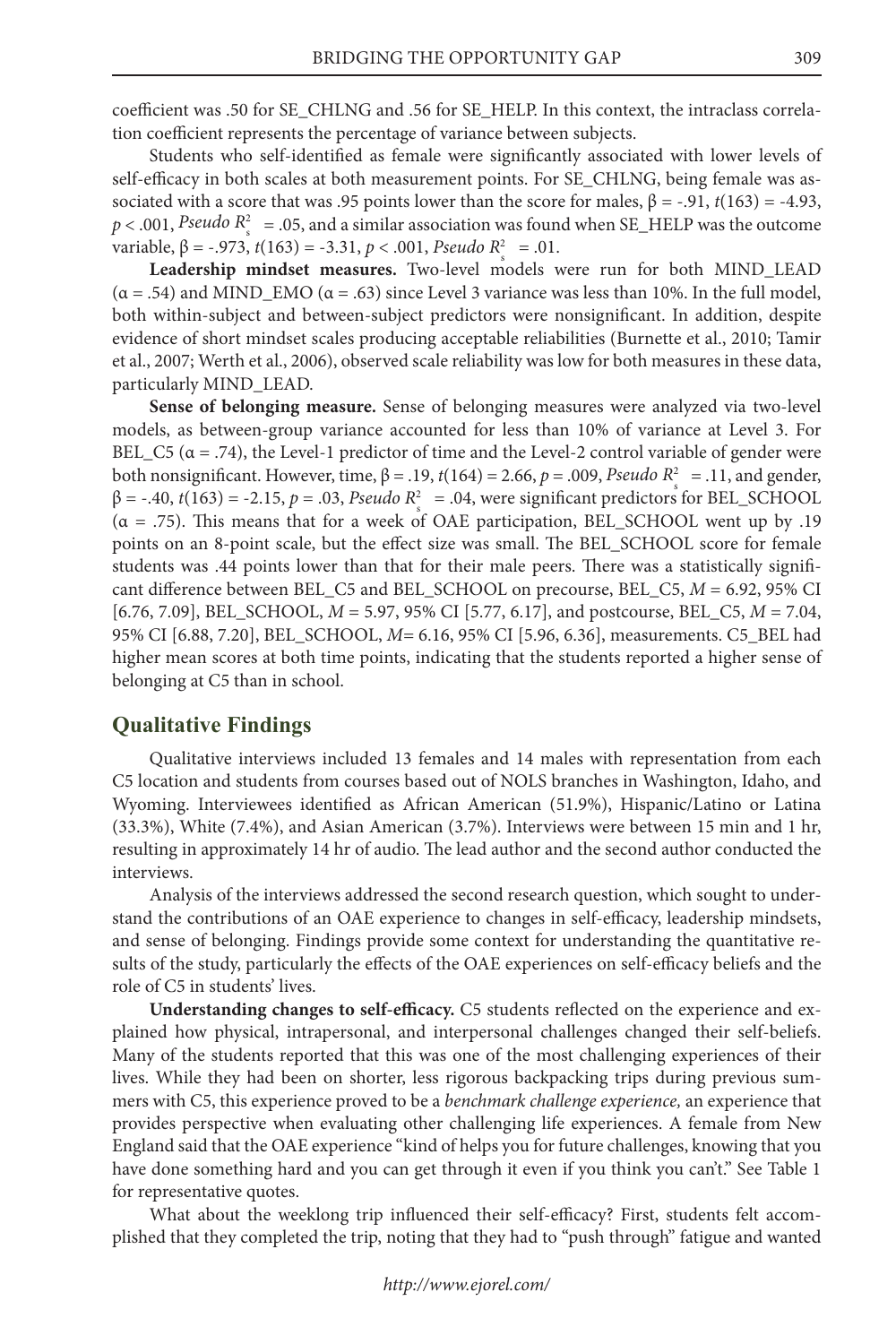to quit. Second, the experience put them out of their comfort zones and students noted that they had to adapt to the new environment, new living arrangements, poor weather, and homesickness. Students talked about dealing with the unexpected—a long hike day, wet clothes, terrain—and understanding the value of adapting. Third, students appreciated the opportunity to practice leadership skills, from serving as leader of the day to working to be an active and supportive follower. Leadership also involved dealing with interpersonal conflict, managing frustration with others, and practicing patience.

## **Table 1**

| <b>Theme</b>                 | Quote                                                                                                                                                                                                                                                                                                                                                                                                                                            |
|------------------------------|--------------------------------------------------------------------------------------------------------------------------------------------------------------------------------------------------------------------------------------------------------------------------------------------------------------------------------------------------------------------------------------------------------------------------------------------------|
| Pushing Through<br>Adversity | "This was a once-in-a-lifetime experience [that taught us] we can<br>come back, we can have some scrapes, some bruises but this trip<br>[will] help with motivation for what we are going to do in the future.<br>So if we actually feel like something is too hard, like a class and<br>you're struggling, just think back to your hiking experience and<br>think 'this is nothing.' It keeps you motivated to push on" (Male<br>from C5 Texas) |
| Being Out of<br>Comfort Zone | "I think I became more self-confident but when I am outside of<br>my comfort zone it goes really low. Here it grew more because I was<br>outside my comfort zone completely and I was able to push myself<br>and make the goals that we had set for each other. I was able to get<br>through this even though this is hard for me, even though I am not<br>used to it." (Female from C5 Los Angeles)                                             |
| Confidence in<br>Leadership  | "I think the biggest lesson was not to underestimate myself. I think<br>I do that a lot. These people, this whole week, have been support-<br>ing me and believing in me, and trusting me to lead them places."<br>(Female from C5 Texas)                                                                                                                                                                                                        |
| Dealing with Others          | "I've learned to adapt to others' personalities. Not everyone is going<br>to be how you want them to be. Everyone is unique in their own<br>way and you just have to realize that and just adapt to it. Just don't<br>try to make them change or something like that" (Male from C5<br>Georgia)                                                                                                                                                  |
| <b>Practicing Patience</b>   | "I learned how to be comfortable in a situation even though you<br>don't like it just keeping calm." (Male from C5 New England)                                                                                                                                                                                                                                                                                                                  |

*Self-Efficacy for Dealing With Challenge: Representative Quotes*

The social group, while occasionally a source of conflict or frustration, was often an important support mechanism. Through teamwork and positive encouragement, students were able to meet daily objectives such as getting to camp and overcome negative psychological states. Students noted that this OAE experience drove home the importance of maintaining a positive attitude when dealing with adversity. It was easy to see the impact of attitude in an environment where it is difficult to walk away from the challenges at hand. One female student from New England said one of her biggest takeaways was that "even though you can't change a situation, you can definitely change your attitude toward it and that can make it a lot different."

The team-oriented nature of the OAE experience also had an effect on student perspectives on the value of seeking out help. Students had to work together to navigate, prepare meals, and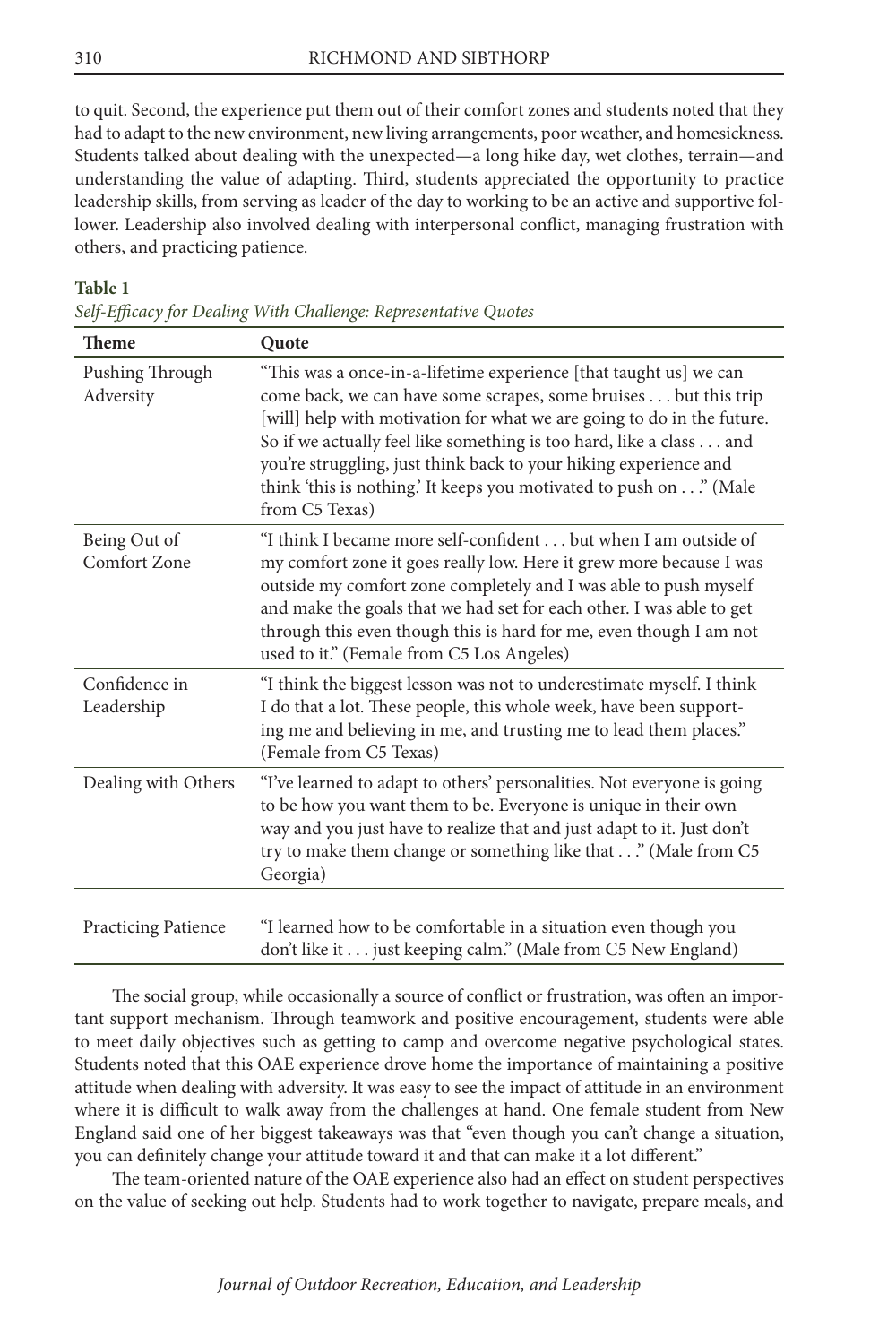manage adversity. A female student from Los Angeles articulated a key lesson shared by several interviewees:

Back at home I try to be as independent as I can for my age [and] independent meant *never asking for help.* Always being able to do it on your own. On this trip what I really learned was that it's okay to ask for help when you really need it. Like it doesn't make you not independent if you ask for someone's help. That's something I am going to take back home, because, you know, I always said 'you're independent, you don't need anyone else's help,' but now I realize I could be independent and I also could ask for people's help. It doesn't make me dependent on anyone.

Other students talked about the new communication skills and confidence for working with peers and adults that they gained through the experience. In the unfamiliar and challenging context of the OAE experience, students had to rely on each other while seeking advice and guidance from NOLS instructors and their C5 chaperones. Several students talked about taking home with them this lesson of reaching out to others.

**Growth mindsets.** All of the interviewees shared that they believed that leadership was a skill to be learned. While interviewees had different levels of self-efficacy in leading others or being a vocal leader, students referenced C5's leadership goals and curriculum often. During residential camps following seventh and eighth grade, as well in the months leading up to their OAE experience following ninth grade, students are exposed to C5's leadership classes. Interviews revealed that students understood that they were involved in C5 to become leaders in their schools and communities. A male student from C5 New England explained that the OAE experience was a capstone experience for his leadership education to that point:

Well they talk a lot about giving back to the community and to your community and going to college . . . if you take [the trip] seriously, you'll definitely gain more leadership skills . . . It takes a lot for people to do this. Not every kid off the street would be able to do . . . so [C5] gets you ready . . . they've been talking about [this trip] for years . . . It's a big step toward graduating from C5 and going to college.

A leadership mindset seemed well established among interviewees. However, students expressed that there were new leadership lessons they would take back with them. A female student from New England talked about using specific skills such as "standing up for yourself," working with others you do not agree with, holding true to your beliefs, and managing "aggravating situations" with others. The experience gave the students opportunities to practice leading peers.

Interviews led to findings concerning emotion regulation that were not entirely consistent with the quantitative data. Students discussed the value of remaining positive and staying calm. However, when it came to conflict resolution, several male and female students shared that the physically and psychologically demanding nature of the course sometimes led to conflict. "We had arguments . . . we had ups and downs with everybody," said one female student. Another female student said, "Sometimes we were really good and then we would have arguments and it would be really bad." Several male students admitted they got into heated arguments with peers over food, directions, or personality conflicts.

For some, the confrontational behaviors that emerged under pressure did not reflect mature emotion regulation. Yet the experience allowed students to experiment with various conflict resolution and emotion regulation strategies within a dynamic context. Interviews revealed that students reviewed these negative experiences with adult leaders during daily debriefings, which often resulted in personal reflection about how they could improve in similar stressful situations. Thus, despite a lack of quantitative support for gains in emotion regulation, the qualitative data support the programmatic attention to this domain.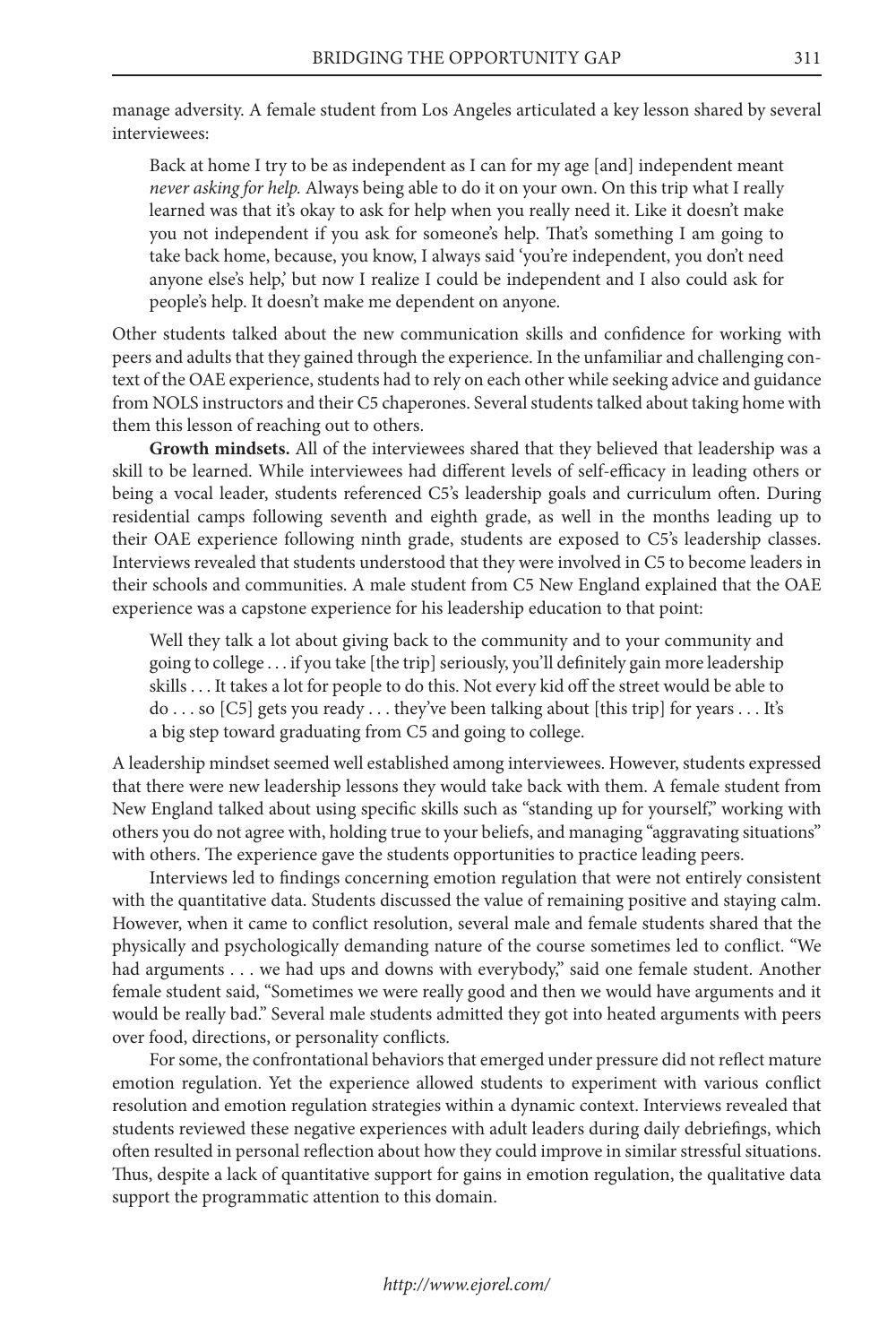**Sense of belonging in C5.** Conflicts arose during the OAE experience, but interviews made it clear that students felt it was a positive experience that allowed them to deepen social relationships with peers and reinforce their connection to C5. A common theme that arose from interviews was that students believe that "C5 is family." Students talked about the close friendships made at C5, especially during the summers at residential camp. When reflecting on friendships at school versus friendships at C5, a Texas student explained, "They are completely different. [At school] we're not as close. Here we're like family. We tell each other everything even though we don't see each other every day." Similarly, a C5 Los Angeles student cited that the reason they were close was "because you go through so much together. We've seen each other struggle . . . So you're comfortable around them and they are not judgmental." The C5 program brings students with similar backgrounds and college aspirations together and fosters a supportive community that encourages participants to persevere through the rigors of high school and college preparation. Many of the interviewees expressed that such a community was not present at their respective schools.

Students talked about the OAE experience as a chance to build on existing relationships, similar to how the trip allowed them to build on existing leadership skills. A Texas student talked about his gratefulness to have a bonding experience with a group he had known for years: "Being with C5 for three years so far . . . we've grown as a family, so it's been fun to hang out with these guys for a week." Others were able to make stronger connections to peers they did not know as well. A Los Angeles student explained, "It was really nice because we had some similarities and some fears that were exactly the same. We talked about our problems." While qualitative measures did not demonstrate an increase in sense of belonging, interviews revealed that students had a deep connection to C5 that was established before the trip. This may have contributed to a ceiling effect in measures. Students expressed that the backpacking trip was a culminating experience where they were able to leverage their existing relationships with others to complete a challenging leadership expedition and then move on to the college preparation programming they would experience in the coming years.

# **Discussion**

The qualitative findings provide context for understanding changes in NCFMI measures following the OAE experience. Certainly, the backcountry experience gave students opportunities to encounter and overcome adversity, contributing to improved self-efficacy for dealing with challenge. Additionally, the small-group nature of the course provided a setting where teamwork and seeking help from others were encouraged, perhaps changing personal self-efficacy for helpseeking behavior. Interviews also shed light on how the C5 program influences student mindsets toward leadership as a skill and how C5—during the OAE experience and in programs and activities in the first two years—cultivates a sense of belonging among students. This section puts these findings into perspective in regard to research on noncognitive factors, OST experiences including OAE, and college access programs.

First, it is important to revisit the opportunity gap, the central problem of interest. Students from low socioeconomic backgrounds simply do not have access to the same opportunities as students from families with more resources (Putnam, Frederick, & Snellman 2012). The C5 Youth Program provides its students with a series of experiences that may otherwise be out of reach for them. In the years leading up to the OAE trip examined in this study, students attended residential camp in the summers following seventh and eighth grade and participated in bimonthly enrichment activities. This OAE experience was a key culminating event provided by C5 that allowed students to practice the leadership skills they learned in previous years within a dynamic environment. This experiential context allows students to build confidence, self-efficacy, and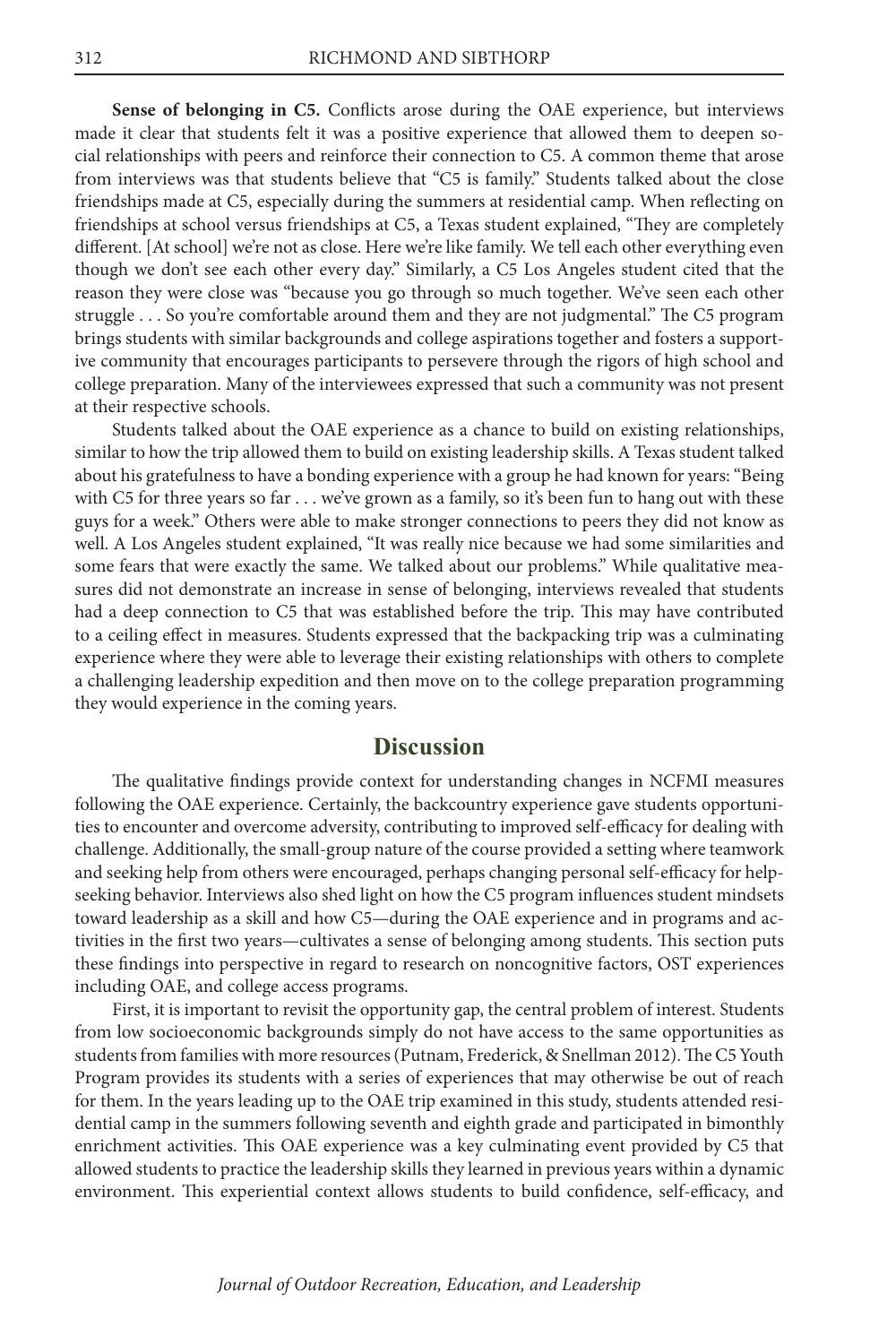positive mindsets and builds a community of like-minded individuals with similar aspirations, similar to other quality OST contexts (cf. Durlak et al., 2011; Fredricks & Eccles, 2006).

One of the research questions this study sought to answer was whether participation in this OAE experience was related to changes in student self-efficacy beliefs in dealing with challenge and using help-seeking behavior, growth mindsets toward leadership and emotion regulation, and sense of belonging, and if so, understanding how these changes occur. One must recognize the significance of the entirety of the C5 experience, from seventh grade to college, as it is a series of quality experiences that contribute to positive student trajectories or *developmental cascades* (see Masten & Cicchetti, 2010). Precourse measures of self-efficacy, leadership mindsets, and sense of belonging to C5 were arguably high. However, it appears that intense and intentionally designed OAE experiences as part of a larger college access program can contribute to that overall positive trajectory.

The OAE experience in this study was associated with increases in self-efficacy for dealing with challenge and self-efficacy for using help-seeking behavior. Though the effect sizes were small to medium in strength, student interviews showed that the challenging nature of the course pushed them to reevaluate their abilities to deal with and manage adversity. Evidence from student interviews confirmed findings from other studies that found OAE participation was related to functioning well in difficult circumstances, practicing leadership-related competencies, working collaboratively and cooperatively, and navigating the social structure of the group (e.g., Hattie et al., 1997; Sibthorp et al., 2008; Sibthorp & Jostad, 2014). The physical, mental, and interpersonal challenges of backpacking in a remote environment provided real and sometimes raw experiences where students had to draw upon their inner resources and the support of peers and instructors. As a result, students left with benchmark challenge experiences as reference points for the future.

The value of strong self-efficacy beliefs for dealing with challenge cannot be understated. These beliefs are associated with student persistence and the ability to work toward long-term goals—factors important for college success (Duckworth et al., 2007; Farrington et al., 2012). Similarly, the OAE experience allowed students to see the importance of seeking help when needed. As nonexperts in the backcountry, they had to seek help from others. In times of homesickness, they realized they could reach out. In either scenario, students had opportunities to see that seeking support did not equate to weakness. Such help-seeking behaviors are essential in college, especially among first-generation college students who may be embarrassed to seek help or not know how to receive support (Roderick, Nagaoka, & Coca, 2009; Yeager & Walton, 2011).

Social belonging is also important for college success and is often a priority of college access programs and first-year college programming (Shechtman et al., 2013; Walton & Cohen, 2011). Although quantitative measures of sense of belonging to C5 did not show any statistical difference pre- and postcourse, it is possible that sense of belonging was well established before the trip. Interviews revealed that the OAE experience helped students reinforce and celebrate existing relationships while building new friendships.

A sense of belonging within an academic community has been associated with student motivation and positive academic behaviors (Dweck et al., 2011; Farrington et al., 2012; Walton & Cohen, 2011). As an intact group, it is likely that students were able to carry friendships and their attitudes toward C5 from a residential camp and activity context to the OAE experience, and vice versa (cf. Bell et al., 2014; Gass & Priest, 2006). C5 is clearly providing a community, one that many students consider a family. The difference in students' sense of belonging between C5 and school may suggest that students feel that C5 provides the support, camaraderie, and shared academic aspirations that are lacking from their respective schools.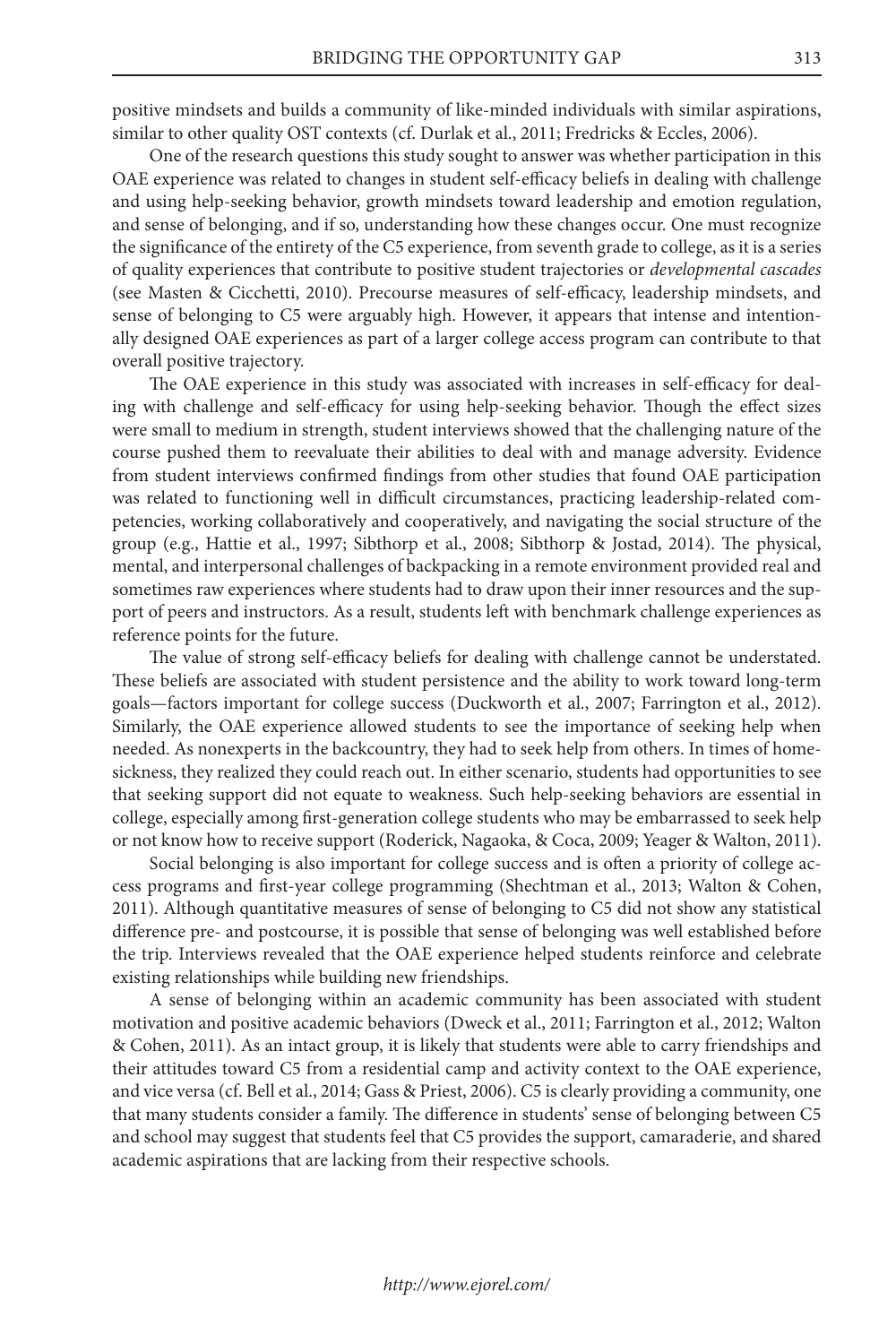#### **Implications and Future Research**

This study provides additional evidence that OAE experiences can contribute to the development of noncognitive factors and be an effective component of a larger college access program. OAE offers many of the desired outcomes associated with quality OST enrichment opportunities, specifically in areas of self-efficacy that can transfer to other school and life contexts. It also offers a mechanism for students to create and reinforce relationships, creating or bolstering a sense of belonging within an academic community. As debates continue about how to close the opportunity gap, OAE remains an option for college access programs and educational policy makers.

Despite the potential of OAE in college access programs, it remains difficult to access and expensive; this greatly limits the utility of OAE as a wide-scale intervention. However, as others have pointed out (e.g., Sibthorp & Morgan, 2011), many of the programmatic aspects inherent in OAE can be prioritized and incorporated into other, more accessible OST offerings. In this study, students often described OAE as an emotionally intense and authentic practice setting where they were impelled to overcome difficulties. Their general unfamiliarity with the backcountry setting necessitated that they reach out to others for assistance, remain flexible, and adapt to new environments. Such examples suggest clear parallels to college for many of these students and illustrate programmatic aspects that might be prioritized in more accessible programming.

There continues to be a need for more research on the connection between OAE participation and the development of noncognitive factors. A weeklong intervention can make an impact, but student development occurs over years and a multitude of experiences. A future study may want to look at the influence of participation in college access programs, such as C5, on noncognitive factors over a longer period. For C5 students, it was clear that their mindsets toward the malleability of leadership ability were well established prior to the OAE experience. Student sense of belonging to C5 was also stable. A longitudinal study that follows students from the beginning of program participation may reveal how particular noncognitive factors develop within a larger system. More complex research designs that include additional variables unavailable in this study may provide additional insight on relationships between noncognitive and other variables such as family income, GPA, or competing OST activities. Following a cohort of students over time would also allow opportunities for the collection of rich qualitative data on student development. Finally, it will be essential to understand the long-term impacts of an OAE experience within a college access program, as emerging research suggests that, for some outcomes, low-income students may benefit more from such experiences than their more affluent peers (Blomfield & Barber, 2011; Marsh & Kleitman, 2002; Randall & Bohnert, 2012). Future research will also want to see if gains from OAE participation last beyond the end of the course.

#### **Limitations**

This study was limited by its design, population, measures, and the unique nature of the intervention. The lack of a control group and the specific characteristics of C5 and a NOLS course limit the generalizability of the findings. A future study involving OAE and college access programs should use a control group or a repeated-measures crossover design so researchers can attribute any changes to intervention. The results of this study show promise but need to be tested via a true experimental design. Second, the measures are dependent on accurate selfperceptions and honest self-reports; the mindset measure needs further development given the observed ceiling effect and low internal consistency. Additionally, the life experience of the researcher likely influenced the coding interpretation of student narratives, and a team of coders with various experience may have helped reduce single-coder bias.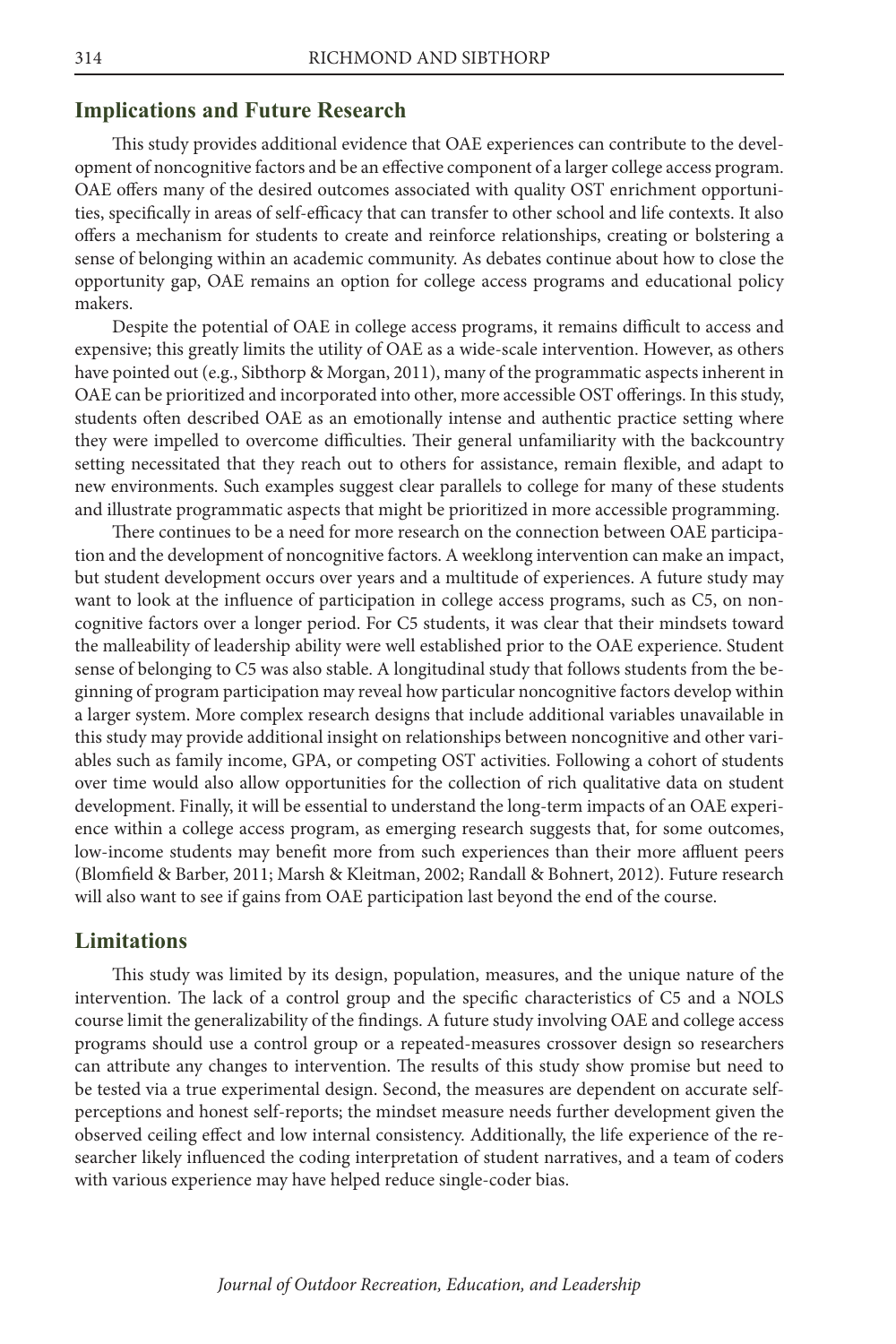#### **Conclusion**

The opportunity gap remains a concern for those who wish to address disparities among socioeconomic groups. Students with the least resources do not have access to experiences that can support their development and ultimately their educational and career aspirations. While it is important to reduce disparities in the quality of classroom education, we must also find ways to provide quality OST experiences for all students. On the whole, college access programs, such as C5, recognize that students from low socioeconomic backgrounds need academic support; help navigating the path to college; and access to experiences that help students understand themselves, their capabilities, and their place within an academic community. This study looked at one of many experiences within C5's programming: a challenging OAE experience. It found that a well-designed OAE experience can contribute to the broader goals of a college access program. Specifically, OAE can build self-efficacy for dealing with challenge and bolster student self-efficacy for help-seeking behavior. Moving forward, it will be important to understand how college access programs can use a series of quality experiences to bridge the opportunity gap, propelling high-potential students with low SES toward success in higher education and beyond.

# **References**

- Anderman, L. H. (2003). Academic and social perceptions as predictors of change in middle school students' sense of belonging. *The Journal of Experimental Education*, *72*(1), 5–22. https://doi.org/10.1080/00220970309600877
- Bandura, A. (1977). Self-efficacy: Toward a unifying theory of behavioral change. *Psychological Review*, *84*(2), 191–215. https://doi.org/10.1037//0033-295x.84.2.191
- Bandura, A. (1997). *Self-efficacy: The exercise of control*. New York, NY: W.H. Freeman.
- Bandura, A. (2006). Guide for constructing self-efficacy scales. In F. Pajares & T. Urdan (Eds.), *Self-efficacy beliefs of adolescents* (pp. 307–337). Scottsdale, AZ: Information Age.
- Bell, B. J., Gass, M. A., Nafziger, C. S., & Starbuck, J. D. (2014). The state of knowledge of outdoor orientation programs: Current practices, research, and theory. *Journal of Experiential Education*, *37*(1), 31–45. https://doi.org/10.1177/1053825913518891
- Blackwell, L. S., Trzesniewski, K. H., & Dweck, C. S. (2007). Implicit theories of intelligence predict achievement across an adolescent transition: A longitudinal study and an intervention. *Child Development*, *78*(1), 246–263. https://doi.org/10.1111/j.1467-8624.2007.00995.x
- Blomfield, C. J., & Barber, B. L. (2011). Developmental experiences during extracurricular activities and Australian adolescents' self-concept: Particularly important for youth from disadvantaged schools. *Journal of Youth and Adolescence*, *40*(5), 582–594. [https://doi.](https://doi.org/10.1007/s10964-010-9563-0) [org/10.1007/s10964-010-9563-0](https://doi.org/10.1007/s10964-010-9563-0)
- Burnette, J. L., O'Boyle, E. H., VanEpps, E. M., Pollack, J. M., & Finkel, E. J. (2013). Mindsets matter: A meta-analytic review of implicit theories and self-regulation. *Psychological Bulletin*, *139*(3), 655–701. https://doi.org/10.1037/a0029531
- Burnette, J. L., Pollack, J. M., & Hoyt, C. L. (2010). Individual differences in implicit theories of leadership ability and self-efficacy: Predicting responses to stereotype threat. *Journal of Leadership Studies*, *3*(4), 46–56. https://doi.org/10.1002/jls.20138
- C5 Foundation. (n.d.). Target population. Retrieved March 10, 2015, from http://www.c5leaders. org/Target-Population
- Chesney, M. A., Neilands, T. B., Chambers, D. B., Taylor, J. M., & Folkman, S. (2006). A validity and reliability study of the coping self-efficacy scale. *British Journal of Health Psychology*, *11*(Pt. 3), 421–437. https://doi.org/10.1348/135910705x53155
- Cohen, J. (1992). A power primer. *Quantitative Methods in Psychology*, *112*(1), 155–159. https:// doi.org/10.1038/141613a0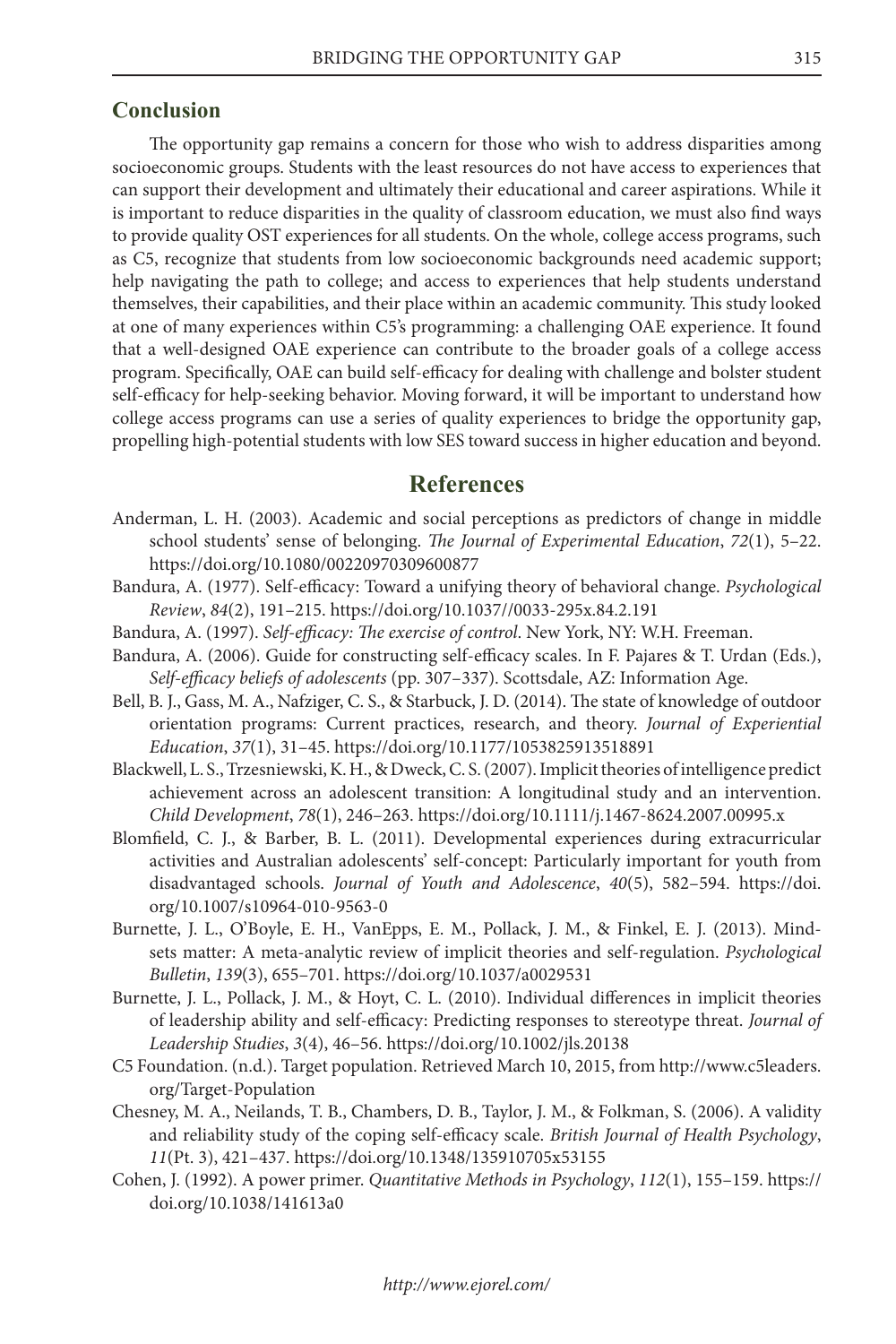- Conley, D. T. (2007). *Redefining college readiness*. Eugene, OR: Educational Policy Improvement Center.
- Covay, E., & Carbonaro, W. (2010). After the bell: Participation in extracurricular activities, classroom behavior, and academic achievement. *Sociology of Education*, *83*(1), 20–45. https://doi.org/10.1177/0038040709356565
- Creswell, J. W., Hanson, W. E., Clark Plano, V. L., & Morales, A. (2007). Qualitative research designs: Selection and implementation. *The Counseling Psychologist*, *35*(2), 236–264. https://doi.org/10.1177/0011000006287390
- Creswell, J. W., & Plano Clark, V. L. (2011). *Designing and conducting mixed methods research* (2nd ed.). Thousand Oaks, CA: Sage.
- Dawes, N. P., & Larson, R. W. (2011). How youth get engaged: Grounded-theory research on motivational development in organized youth programs. *Developmental Psychology*, *47*(1), 259–269. https://doi.org/10.1037/a0020729
- Duckworth, A. L., & Gross, J. J. (2014). Self-control and grit: Related but separable determinants of success. *Current Directions in Psychological Science, 23*(5), 319–325. [https://doi.](https://doi.org/10.1177/0963721414541462) [org/10.1177/0963721414541462](https://doi.org/10.1177/0963721414541462)
- Duckworth, A. L., Peterson, C., Matthews, M. D., & Kelly, D. R. (2007). Grit: Perseverance and passion for long-term goals. *Journal of Personality and Social Psychology*, *92*(6), 1087–1101. https://doi.org/10.1037/0022-3514.92.6.1087
- Duncan, G. J., & Murnane, R. J. (2011). The American dream, then and now. In G. J. Duncan & R. J. Murnane (Eds.), *Whither opportunity? Rising inequality, schools, and children's life chances* (pp. 3–23). New York, NY: Russell Sage Foundation.
- Durlak, J. A., Weissberg, R. P., Dymnicki, A. B., Taylor, R. D., & Schellinger, K. B. (2011). The impact of enhancing students' social and emotional learning: A meta-analysis of schoolbased universal interventions. *Child Development*, *82*(1), 405–432. [https://doi.org/10.1111/](https://doi.org/10.1111/j.1467-8624.2010.01564.x) [j.1467-8624.2010.01564.x](https://doi.org/10.1111/j.1467-8624.2010.01564.x)
- Durlak, J. A., Weissberg, R. P., & Pachan, M. (2010). A meta-analysis of after-school programs that seek to promote personal and social skills in children and adolescents. *American Journal of Community Psychology*, *45*(3–4), 294–309. [https://doi.org/10.1007/s10464-010-](https://doi.org/10.1007/s10464-010-9300-6) [9300-6](https://doi.org/10.1007/s10464-010-9300-6)
- Dweck, C. S. (2006). *[Mindset: The new psychology of success](https://doi.org/10.1007/s10464-010-9300-6)*. New York, NY: Ballantine Books.
- [Dweck, C. S., & Leggett, E. L. \(1988\). A social-cognitive approach to motivation and personality.](https://doi.org/10.1007/s10464-010-9300-6)  *Psychological Review, 95*[\(2\), 256–273. https://doi.org/10.1037//0033-295X.95.2.256](https://doi.org/10.1007/s10464-010-9300-6)
- Dweck, C. S., Walton, G. M., & Cohen, G. L. (2011). *Academic tenacity: Mindsets and skills that promote long-term learning*. Seattle, WA: Gates Foundation.
- Ewert, A., & Sibthorp, J. (2014). *Outdoor adventure education*. Champaign, IL: Human Kinetics.
- Farrington, C. A., Roderick, M., Allensworth, E., Nagaoka, J., Keyes, T. S., Johnson, D. W., & Beechum, N. O. (2012). *Teaching adolescents to become learners: The role of noncognitive factors in shaping school performance—A critical literature review*. Chicago, IL: *Consortium on Chicago School Research*.
- Feldman, A. F., & Matjasko, J. L. (2005). The role of school-based extracurricular activities in adolescent development: A comprehensive review and future directions. *Review of Educational Research*, *75*(2), 159–210. https://doi.org/10.3102/00346543075002159
- Fredricks, J. A., & Eccles, J. S. (2006). Is extracurricular participation associated with beneficial outcomes? Concurrent and longitudinal relations. *Developmental Psychology*, *42*(4), 698– 713. https://doi.org/10.1037/0012-1649.42.4.698
- Fredricks, J. A., & Eccles, J. S. (2010). Breadth of extracurricular participation and adolescent adjustment among African-American and European-American youth. *Journal of Research on Adolescence*, *20*(2), 307–333. https://doi.org/10.1111/j.1532-7795.2009.00627.x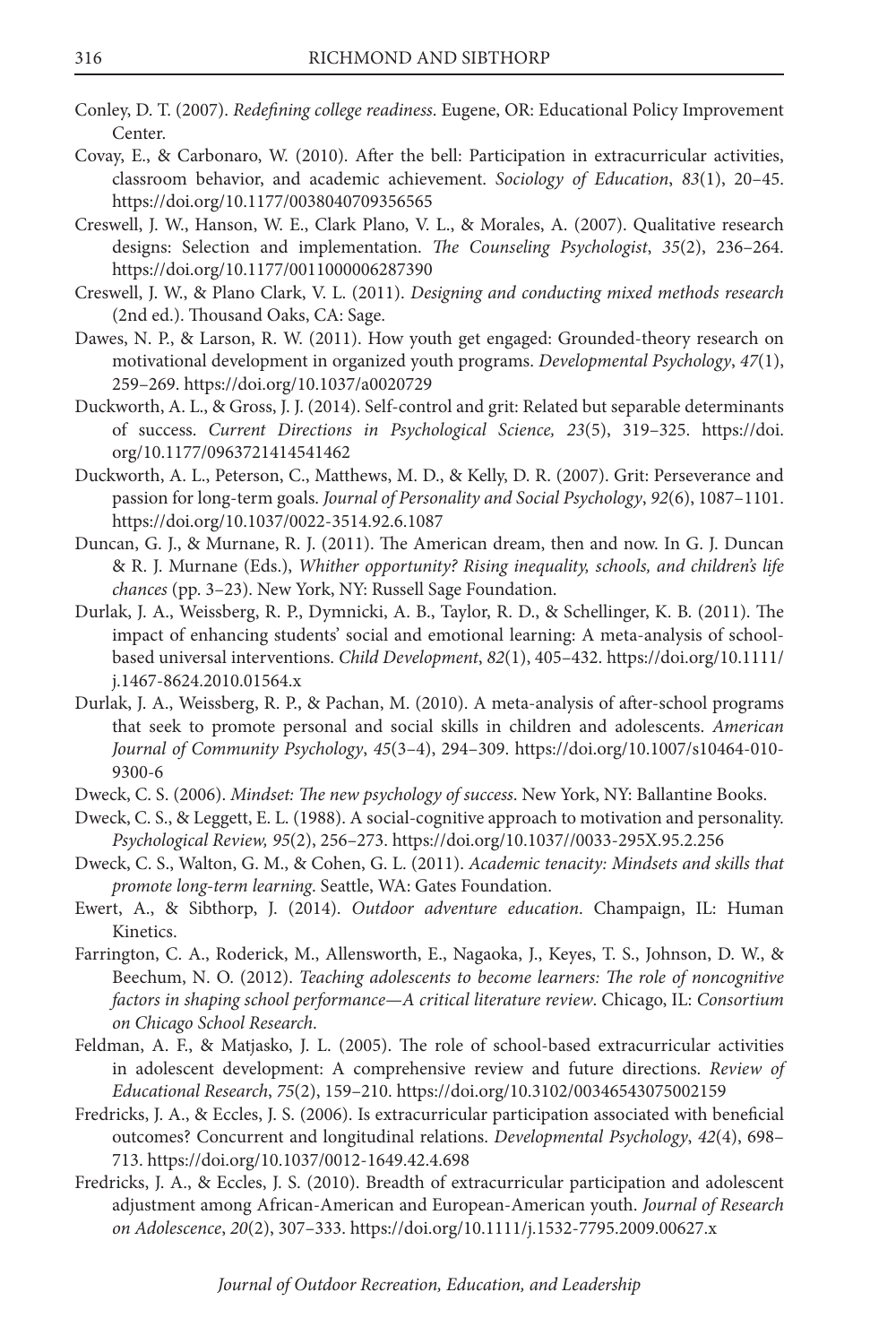- Gass, M. A., & Priest, S. (2006). The effectiveness of metaphoric facilitation styles in corporate adventure training (CAT) programs. *Journal of Experiential Education*, *29*(1), 78–94. https://doi.org/10.1177/105382590602900107
- Glennie, E. J., Dalton, B. W., & Knapp, L. G. (2014). The influence of precollege access programs on postsecondary enrollment and persistence. *Educational Policy*, *29*(7), 1–21. [https://doi.](https://doi.org/10.1177/0895904814531647) [org/10.1177/0895904814531647](https://doi.org/10.1177/0895904814531647)
- Goodenow, C., & Grady, K. E. (1993). The relationship of school belonging and friends' values to academic motivation among urbanadolescent students. *The Journal of Experimental Education*, *62*(1), 60–71. https://doi.org/10.1080/00220973.1993.9943831
- Gookin, J., & Leach, S. (Eds.). (2009). *NOLS leadership educator notebook: A toolbox for leadership educators*. Lander, WY: NOLS.
- Hattie, J. (2009). *Visible learning: A synthesis of over 800 meta-analyses relating to achievement*. London, United Kingdom: Routledge. https://doi.org/10.4324/9780203887332
- Hattie, J., Marsh, H. W., Neill, J. T., & Richards, G. E. (1997). Adventure education and Outward Bound: Out-of-class experiences that make a lasting difference. *Review of Educational Research*, *67*(1), 43–87. https://doi.org/10.2307/1170619
- Heckman, J. J., & Kautz, T. (2013). *Fostering and measuring skills: Interventions that improve character and cognition* (NBER Working Paper No. 19656). Cambridge, MA: National Bureau of Economic Research. https://doi.org/10.3386/w19656
- Heckman, J. J., & Rubinstein, Y. (2001). The importance of noncognitive skills: Lessons from the GED testing program. *The American Economic Review*, *91*(2), 145–149. [https://doi.](https://doi.org/10.1257/aer.91.2.145) [org/10.1257/aer.91.2.145](https://doi.org/10.1257/aer.91.2.145)
- Kwok, O.-M., Underhill, A. T., Berry, J. W., Luo, W., Elliott, T. R., & Yoon, M. (2008). Analyzing longitudinal data with multilevel models: An example with individuals living with lower extremity intra-articular fractures. *Rehabilitation Psychology*, *53*(3), 370–386[. https://doi.](https://doi.org/10.1037/a0012765) [org/10.1037/a0012765](https://doi.org/10.1037/a0012765)
- Larson, R. W. (2011). Positive development in a disorderly world. *Journal of Research on Adolescence*, *21*(2), 317–334. https://doi.org/10.1111/j.1532-7795.2010.00707.x
- Marsh, H., & Kleitman, S. (2002). Extracurricular school activities: The good, the bad, and the nonlinear. *Harvard Educational Review*, *72*(4), 464–515. [https://doi.org/10.17763/](https://doi.org/10.17763/haer.72.4.051388703v7v7736) [haer.72.4.051388703v7v7736](https://doi.org/10.17763/haer.72.4.051388703v7v7736)
- Masten, A. S., & Cicchetti, D. (2010). Developmental cascades. *Development and Psychopathology*, *22*(3), 491–495. https://doi.org/10.1017/s0954579410000222
- Miles, M. B., Huberman, A. M., & Saldana, J. (2014). *Qualitative data analysis: A methods sourcebook* (3rd ed.). Thousand Oaks, CA: Sage.
- Nagaoka, J., Farrington, C. A., Ehrlich, S. B., & Heath, R. D. (2015). *Foundations for young adult success: A development framework*. Chicago, IL: University of Chicago, Consortium on School Research.
- Nagaoka, J., Farrington, C. A., Roderick, M., Allensworth, E., Keyes, T. S., Johnson, D. W., & Beechum, N. O. (2013, Fall). Readiness for college: The role of noncognitive factors and context. *Voices in Urban Education*, *2013*(38), 45–52.
- Ng, J., Wolf-Wendel, L., & Lombardi, K. (2014). Pathways from middle school to college: Examining the impact of an urban, precollege preparation program. *Education and Urban Society, 46*(6), 672–698. https://doi.org/10.1177/0013124512470161
- Paisley, K., Jostad, J., Sibthorp, J., Pohja, M., Gookin, J., & Rajagopal-Durbin, A. (2014). Considering students' experiences in diverse groups. *Journal of Leisure Research*, *46*(3), 329–341. https://doi.org/10.1080/00222216.2014.11950329
- Pellegrino, J. W., & Hilton, M. L. (2012). *Education for life and work: Developing transferable knowledge and skills in the 21st century*. Washington, DC: National Academies Press. https://doi.org/10.17226/13398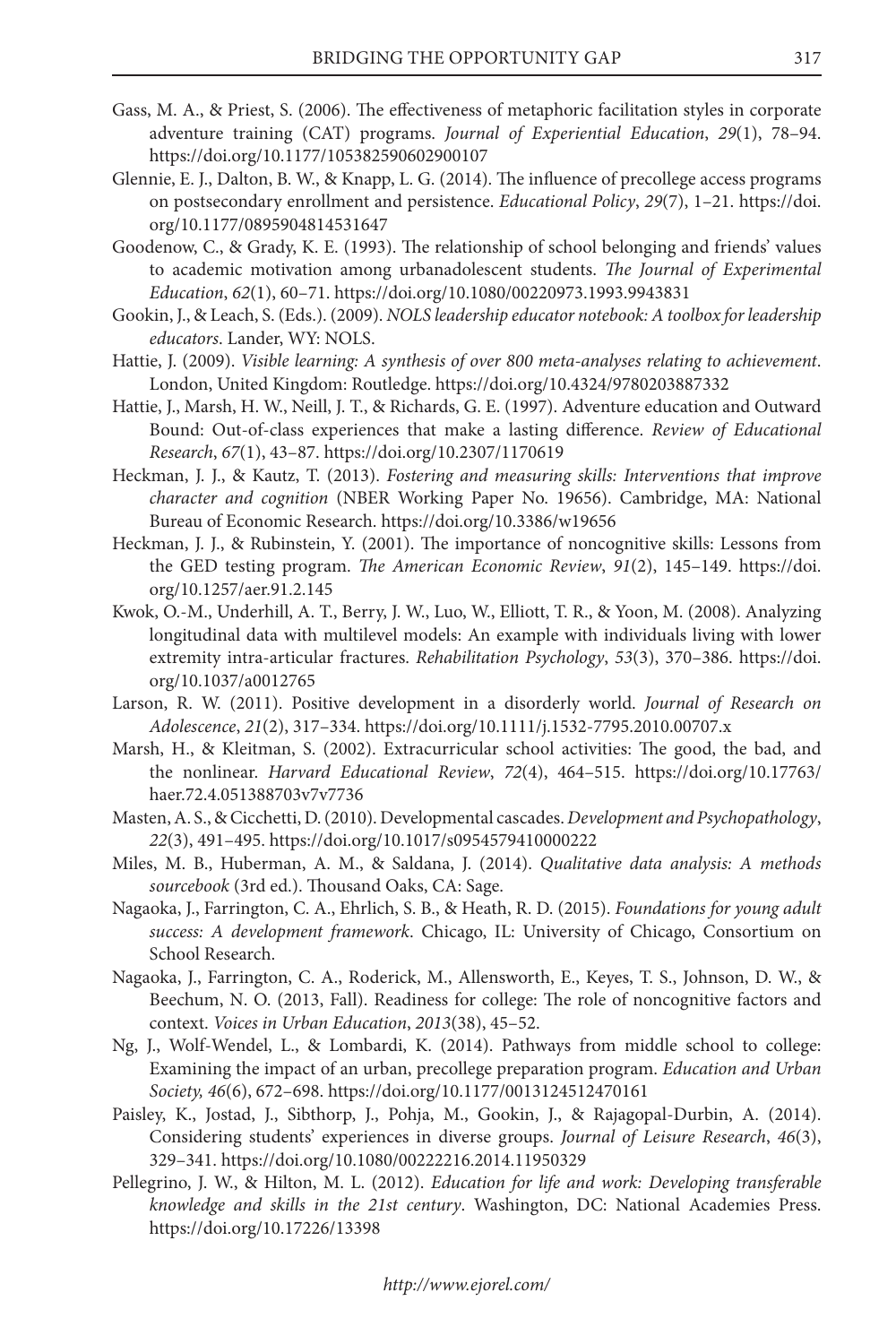- Putnam, R. D. (2015). *Our kids: The American dream in crisis*. New York, NY: Simon & Schuster.
- Putnam, R. D., Frederick, C. B., & Snellman, K. (2012). *Growing class gaps in social connectedness among American youth, 1975–2009*. Harvard Kennedy School of Government, Cambridge, MA.
- Randall, E. T., & Bohnert, A. M. (2012). Understanding threshold effects of organized activity involvement in adolescents: Sex and family income as moderators. *Journal of Adolescence*, *35*(1), 107–118. https://doi.org/10.1016/j.adolescence.2011.05.004
- Raudenbush, S. W., & Bryk, A. S. (2002). *Hierarchical linear models: Applications and data analysis methods*. Thousand Oaks, CA: Sage.
- ResearchWare. (2013). HyperRESEARCH [Software]. Retrieved from http://www.researchware. com
- Richmond, D., Sibthorp, J., Jostad, J., & Gookin, J. (2016). Factors determining peer status in outdoor adventure groups. *Journal of Outdoor Recreation, Education, and Leadership*, *8*(1), 41–56. https://doi.org/10.18666/jorel-2016-v8-i1-7283
- Rios-Aguilar, C., & Deil-Amen, R. (2012). Beyond getting in and fitting in: An examination of social networks and professionally relevant social capital among Latina/o university students. *Journal of Hispanic Higher Education*, *11*(2), 179–196. [https://doi.](https://doi.org/10.1177/1538192711435555) [org/10.1177/1538192711435555](https://doi.org/10.1177/1538192711435555)
- Roderick, M., Nagaoka, J., & Coca, V. (2009). College readiness for all: The challenge for urban high schools. *Future of Children*, *19*(1), 185–210. https://doi.org/10.1353/foc.0.0024
- Saldana, J. (2013). *The coding manual for qualitative researchers* (2nd ed.). Thousand Oaks, CA: Sage.
- Sánchez, B., Colón, Y., & Esparza, P. (2005). The role of sense of school belonging and gender in the academic adjustment of Latino adolescents. *Journal of Youth and Adolescence*, *34*(6), 619–628. https://doi.org/10.1007/s10964-005-8950-4
- Shechtman, N., DeBarger, A. H., Dornsife, C., Rosier, S., & Yarnall, L. (2013). *Promoting grit, tenacity, and perseverance: Critical factors for success in the 21st century*. Washington, DC: U.S. Department of Education, Office of Educational Technology.
- Sibthorp, J., Furman, N., Paisley, K., & Gookin, J. (2008). Long-term impacts attributed to participation in adventure education: Preliminary findings from NOLS. *Research in Outdoor Education*, *9*, 86–102. https://doi.org/10.5193/jee34.2.109
- Sibthorp, J., & Jostad, J. (2014). The social system in outdoor adventure education programs. *Journal of Experiential Education*, *37*(1), 60–74. https://doi.org/10.1177/1053825913518897
- Sibthorp, J., & Morgan, C. (2011). Adventure-based programming: Exemplary youth development. *New Directions for Youth Development*, *2011*(130), 105–119. [https://doi.](https://doi.org/10.1002/yd.400) [org/10.1002/yd.400](https://doi.org/10.1002/yd.400)
- Snellman, K., Silva, J. M., Frederick, C. B., & Putnam, R. D. (2014). The engagement gap: Social mobility and extracurricular participation among American youth. *The Annals of the American Academy of Political and Social Science*, *657*(1), 194–207. [https://doi.](https://doi.org/10.1177/0002716214548398) [org/10.1177/0002716214548398](https://doi.org/10.1177/0002716214548398)
- Tamir, M., John, O. P., Srivastava, S., & Gross, J. J. (2007). Implicit theories of emotion: Affective and social outcomes across a major life transition. *Journal of Personality and Social Psychology*, *92*(4), 731–744. https://doi.org/10.1037/0022-3514.92.4.731
- Tough, P. (2012). *How children succeed: Grit, curiosity, and the hidden power of character*. New York, NY: Houghton Mifflin Harcourt.